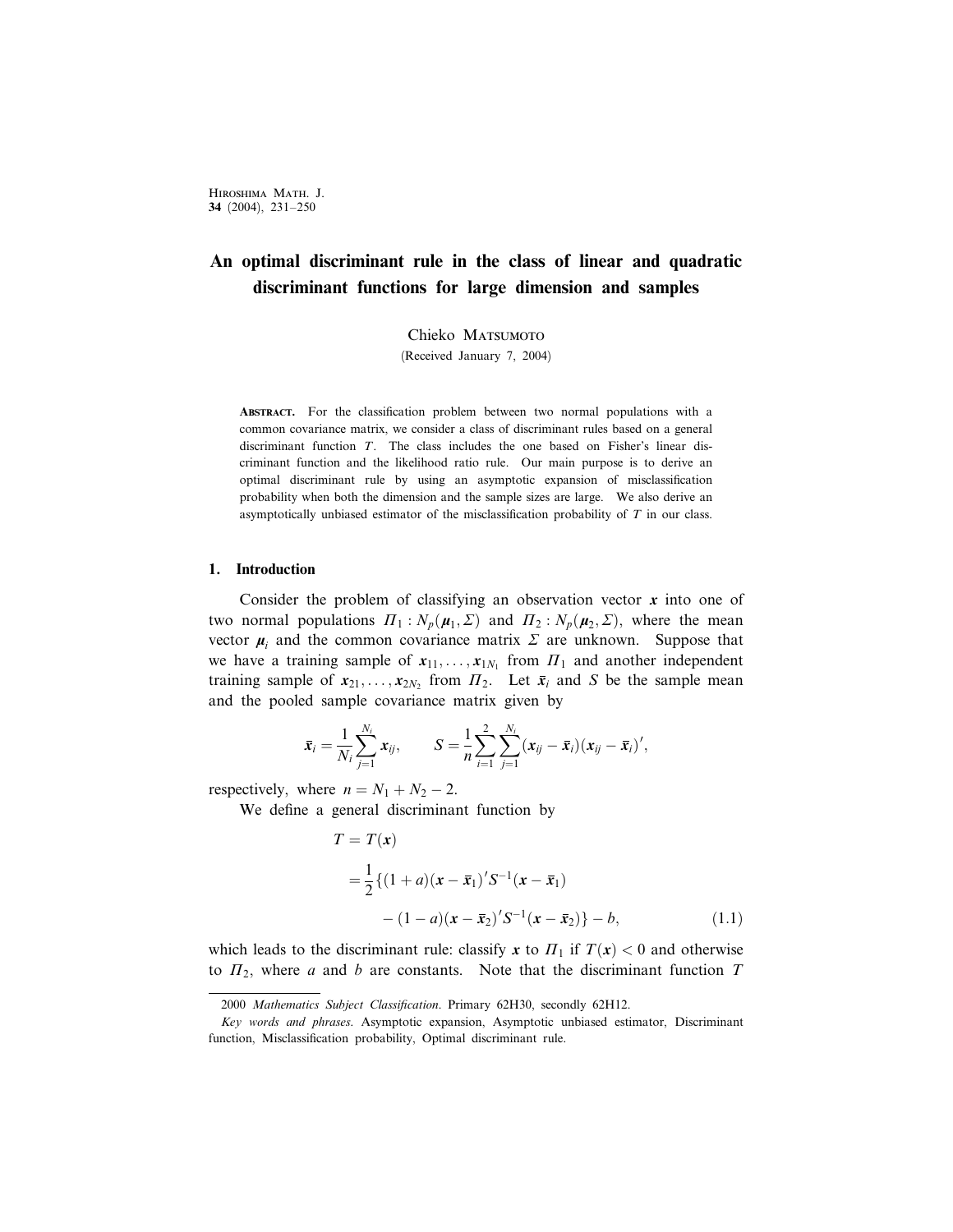induces a class of discriminant rules by considering various  $a$  and  $b$ , where  $a = O(m^{-1})$  and  $b = O(1)$  when  $m \to \infty$ . Here, m may be the dimension p or the sample size  $N_i$ . In this paper we use the notation T as both a general discriminant function and a class of discriminant rules. The sample linear discriminant rule (called the W-rule) and the maximum likelihood ratio rule (called the Z-rule) are included in this class. In fact, when  $a = 0$  and  $b = -\log c$ , T becomes

$$
\left\{x-\frac{1}{2}(\bar{x}_1+\bar{x}_2)\right\}'S^{-1}(\bar{x}_2-\bar{x}_1)+\log c,
$$

and we have the W-rule, where  $c$  is the ratio of error costs of misclassifications and the prior probabilities. When

$$
a = (a_1 - a_2)/(a_1 + a_2), \qquad a_1 = N_1/(N_1 + 1), \qquad a_2 = N_2/(N_2 + 1)
$$

and  $b = 0$ , T becomes

$$
\frac{N_1}{N_1+1}(\mathbf{x}-\bar{\mathbf{x}}_1)'S^{-1}(\mathbf{x}-\bar{\mathbf{x}}_1)-\frac{N_2}{N_2+1}(\mathbf{x}-\bar{\mathbf{x}}_2)'S^{-1}(\mathbf{x}-\bar{\mathbf{x}}_2),
$$

and we have the Z-rule (see Anderson (1984)). In this paper, we are interested in finding an optimal one in the class of discriminant rules.

Let  $c_i$  be the product of the prior probability and the cost of misclassification for x coming from  $\Pi_i$ . Then, the risk of a classification rule is defined as the expected cost of misclassification

$$
c_1 P(2|1) + c_2 P(1|2). \tag{1.2}
$$

Generally, if (1.2) is smaller, we consider the classification rule is better. Note that the constant c in the W-rule is given by  $c = c_2/c_1$ .

In order to make (1.2) smaller, we use some approximated misclassification probability since the exact distribution function of  $T$  is too complicated to handle. Fujikoshi (1987) considered to select the variables minimizing a risk of classification for the W-rule and the Z-rule when  $c_1 = q$  and  $c_2 = 1 - q$  and derived an asymptotically unbiased estimator of the risk by using an asymptotic expansion of misclassification probability when only the sample sizes are large. Wakaki and Aoshima (2004) derived an asymptotic expansion for the cut-off point which satisfies some conditions on misclassification probability and derived an optimal rule in the class (1.1) of discriminant rules, using the asymptotic approximated distributions of discriminant functions when only the sample sizes are large. They noted that the Z-rule is optimal when  $c_1 = c_2$ . Our purpose of this paper is to derive an optimal discriminant rule by finding out the coefficients a and b which minimize  $(1.2)$  in the class given by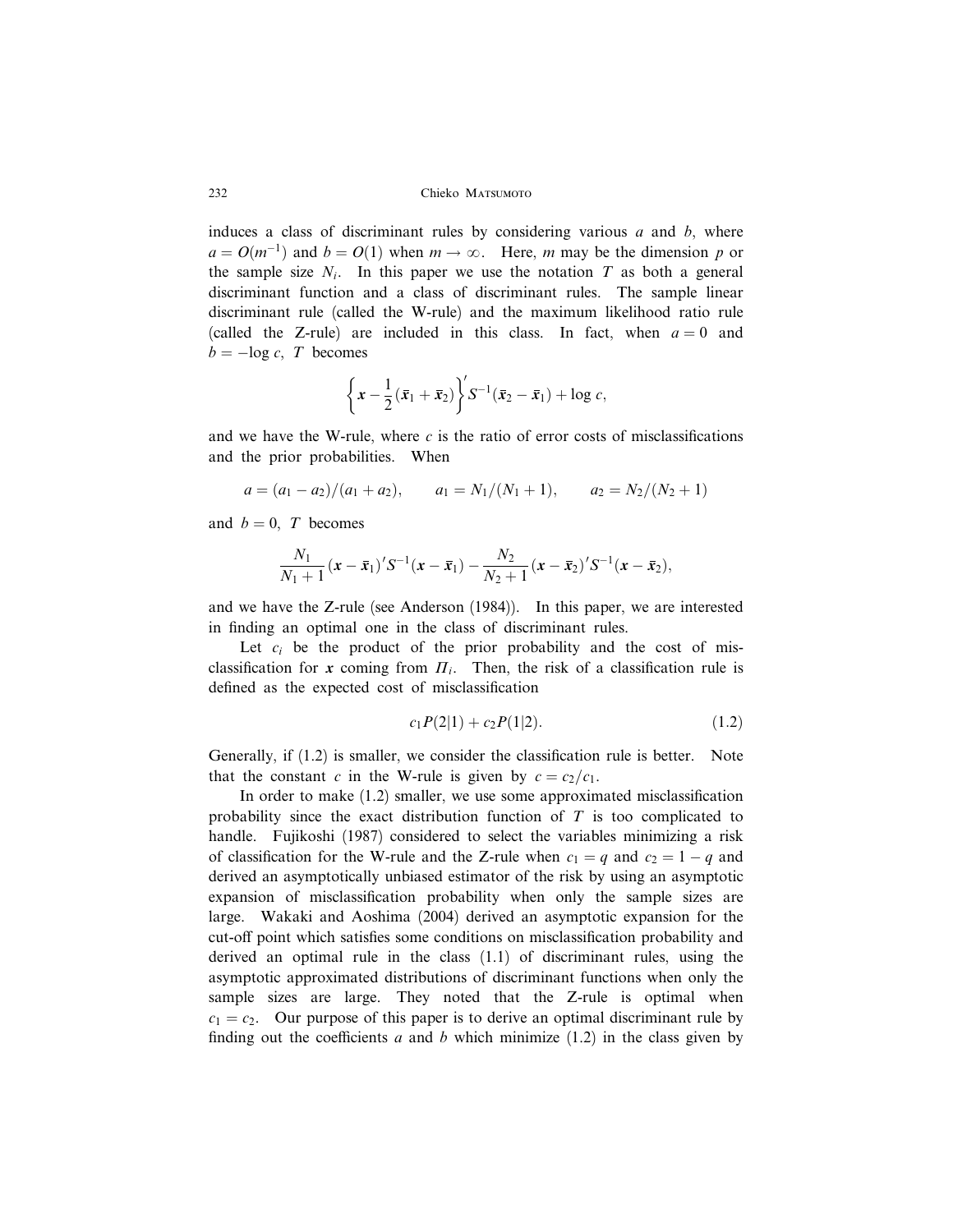(1.1), using an asymptotic approximation of misclassification probability when both the dimension and the sample sizes are large.

In section 2 we give an asymptotic approximation of misclassification probability for large dimension and sample sizes. In section 3 we derive the coefficients a and b which minimize  $(1.2)$  when both the dimension and the sample sizes are large. In section 4, some numerical experiments are carried out to examine the performance of the derived classification rule.

### 2. Asymptotic approximation of misclassification probability

### 2.1. Introduction

Since the exact distributions of discriminant functions are too complicated to handle, we often use asymptotic approximations instead of the exact distributions. In this section we give new results as well as the previous results for asymptotic approximations of misclassification probability.

When the sample sizes are large, Okamoto (1963, 1968) derived an asymptotic expansion formula for the W-rule up to  $O_2(n)$ , where  $O_i(n)$  means the *j*-th order terms with respect to  $(N_1^{-1}, N_2^{-1}, n^{-1})$ . Its asymptotic expansion formula of misclassification probability is given as

$$
P(2|1) = \Phi\left(-\frac{A}{2}\right) + \frac{a_1}{N_1} + \frac{a_2}{N_2} + \frac{a_3}{n} + O_2(n),\tag{2.1}
$$

where

$$
a_1 = (2\Delta^2)^{-1} (d_0^{(4)} + 3pd_0^{(2)}), \qquad a_2 = (2\Delta^2)^{-1} \{d_0^{(4)} - (p-4)d_0^{(2)}\},
$$
  

$$
a_3 = \frac{1}{2}(p-1)d_0^{(2)}, \qquad d_0^{(i)} := \frac{d^i}{dc^i} \Phi(c)|_{c=-\Delta/2} \quad (i = 2, 4),
$$

and  $\Delta$  means the Mahalanobis distance,  $\Delta^2 = (\mu_1 - \mu_2)^{\prime} \Sigma^{-1} (\mu_1 - \mu_2)$ . For the Z-rule, Memon and Okamoto (1971) derived an asymptotic expansion formula up to  $O_2(n)$ . Its asymptotic expansion formula of misclassification probability is given as

$$
P(2|1) = \Phi\left(-\frac{A}{2}\right) + \frac{\tilde{a}_1}{N_1} + \frac{\tilde{a}_2}{N_2} + \frac{\tilde{a}_3}{n} + O_2(n),\tag{2.2}
$$

where

$$
\tilde{a}_1 = (2\Delta^2)^{-1}(-d_0^{(4)} + (p-4)d_0^{(2)}),
$$
  
\n
$$
\tilde{a}_2 = (2\Delta^2)^{-1} \{3d_0^{(4)} + (p+8)d_0^{(2)}\}, \qquad \tilde{a}_3 = \frac{1}{2}(p-1)d_0^{(2)}.
$$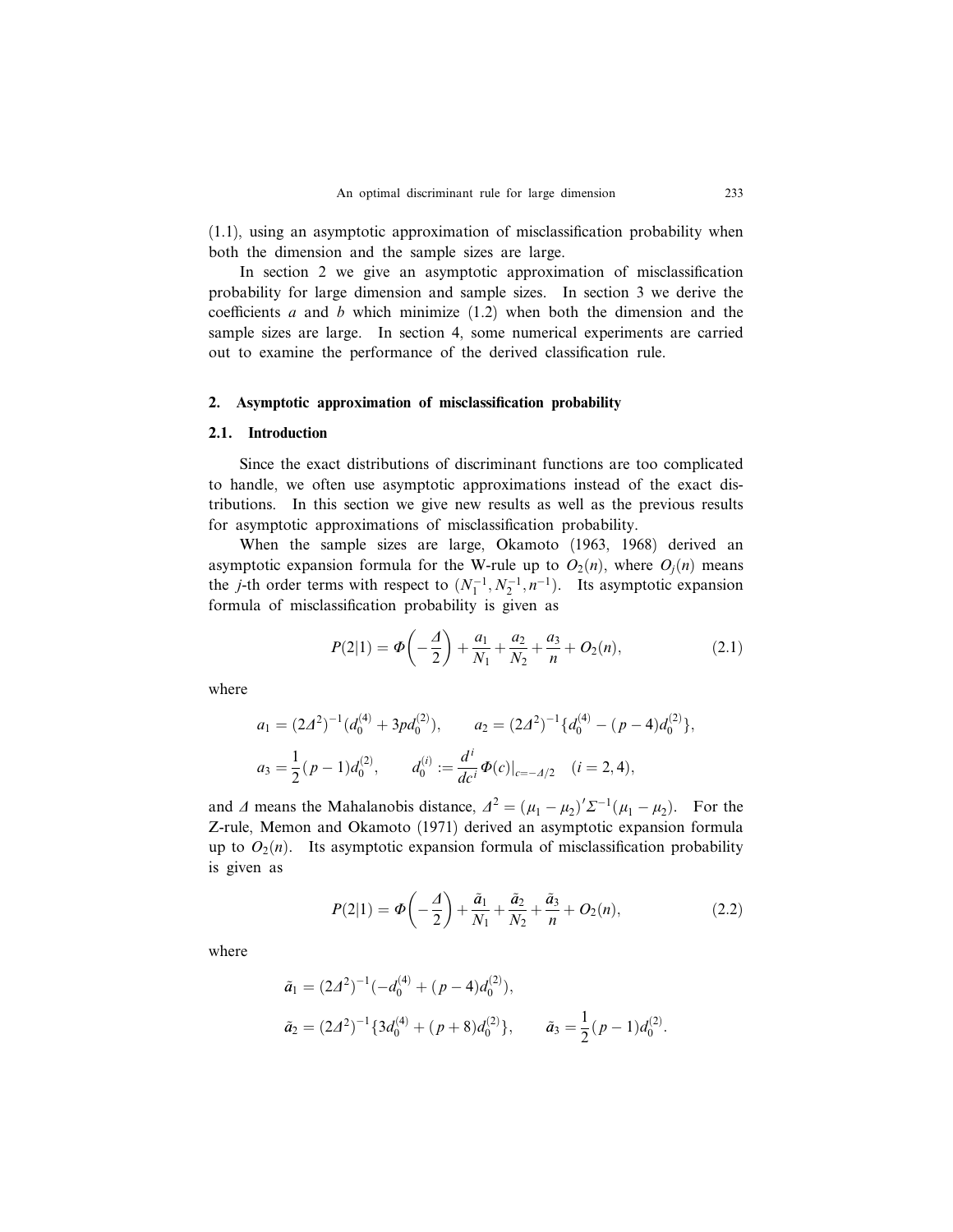Additionally, Siotani and Wang (1977) derived the asymptotic expansions of misclassification probability up to  $O_3(n)$  for the W-rule and the Z-rule. It is known that the accuracy of these formulas depends on the dimension and the Mahalanobis distance between the two populations. When the dimension is large, it is known that the approximations by these expansion formulas are poor. Therefore, when both the dimension and the sample sizes are large, we need other approximations.

When both the dimension and the sample sizes are large, Deev (1970) gave an asymptotic expansion for the W-rule in the case  $N_1 = N_2$ . Wyman et al. (1990) compared the accuracy of several approximations for the W-rule in the case  $N_1 = N_2$ , and pointed that the approximation due to Raudys (1972) has overall the best accuracy for the combinations of the parameters considered in the study. Saranadasa (1993) obtained the limiting distribution function of misclassification probability for the the Z-rule using the formal Edgeworth expansion of the distribution of sum of random variables which are independent but not distributed identically. The approximated misclassification probability is given by

$$
P(2|1) \simeq \Phi\left(-\frac{A}{2}\sqrt{1-y}\right),\tag{2.3}
$$

where  $n = N_1 + N_2 - 2$  and  $p/n \rightarrow y \in (0, 1)$  when  $n \rightarrow \infty$ . Fujikoshi and Seo (1998) also derived the limiting distribution for a class of discriminant rules which includes both the W-rule and the Z-rule. They considered the statistic

$$
\tilde{T} = \frac{1}{2} \{ (\mathbf{X} - \overline{\mathbf{X}}_2)' S^{-1} (\mathbf{X} - \overline{\mathbf{X}}_2) - d(\mathbf{X} - \overline{\mathbf{X}}_1)' S^{-1} (\mathbf{X} - \overline{\mathbf{X}}_1) \}.
$$
 (2.4)

Note that  $\tilde{T}$  is obtained from T in (1.1) by putting  $a = -(d-1)/(d+1)$  and  $b = 0$ . They derived the approximated misclassification probability as

$$
P(2|1) \simeq \Phi\left(-\frac{\zeta}{\sigma}\right),\tag{2.5}
$$

where

$$
\zeta = \frac{1}{2} \left( \frac{N}{N - p} \right) \left\{ \Delta^2 + \frac{p}{N_1 N_2} (N_1 - N_2) + p(1 - d)(1 + N_1^{-1}) \right\},\,
$$
  

$$
\sigma^2 = \left( \frac{N}{N - p} \right)^3 \left( \Delta^2 + \frac{pN}{N_1 N_2} \right),
$$

and  $N = N_1 + N_2$ . By numerical experiments they show that (2.5) gives a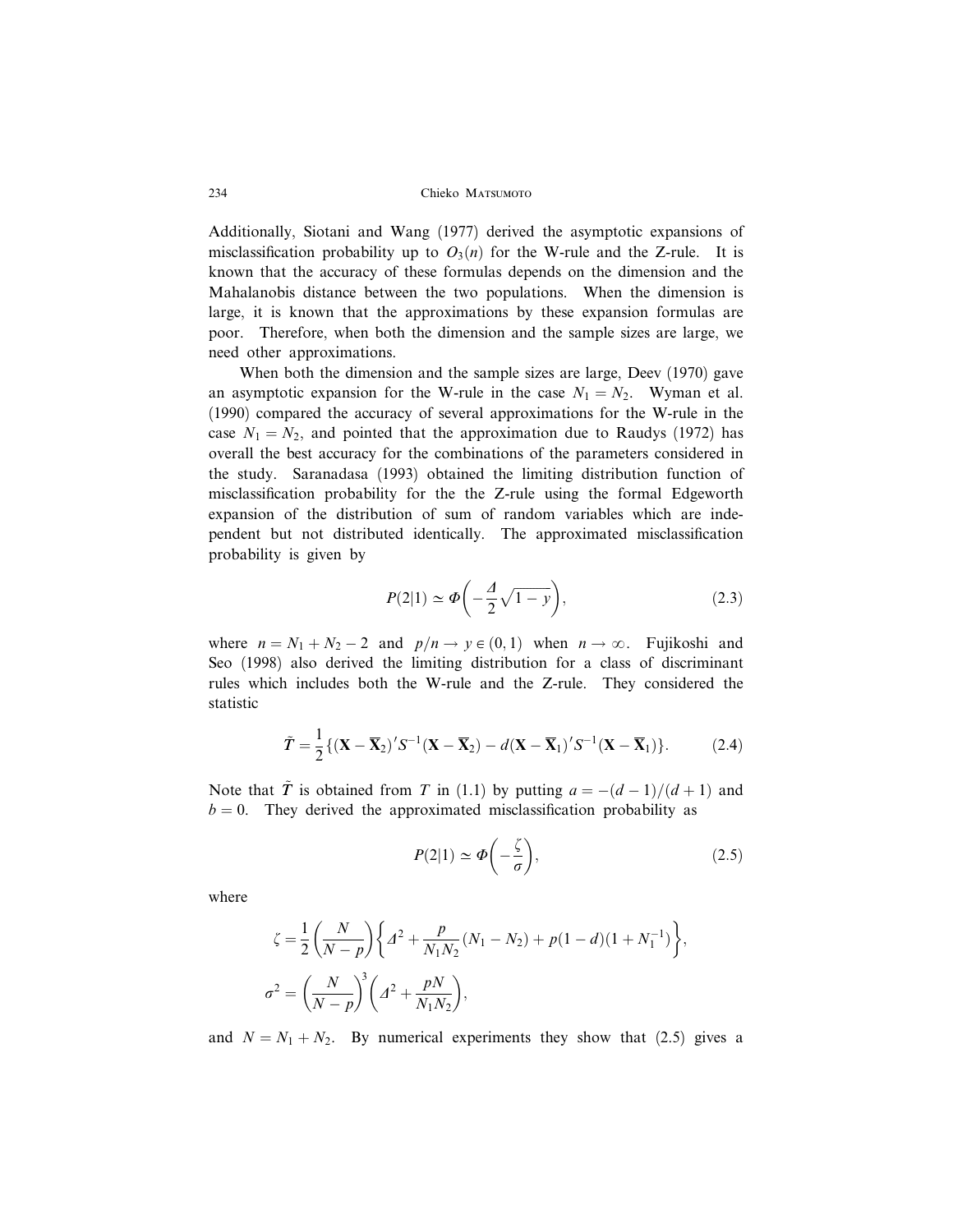good approximation even for small dimension. Note that the (2.3) is not the same as (2.5) for the Z-rule. Fujikoshi (2000) derived an error bound for the approximation in the W-rule.

Recently, Tonda and Wakaki (2003) derived an asymptotic expansion of misclassification probability for the W-rule which is given as

$$
P(2|1) = \Phi(v) + \phi(v)f_1(\Delta) + O_{3/2}, \qquad (2.6)
$$

where

$$
v = v(\Delta)
$$
  
=  $-\frac{1}{2} \left( \frac{N-p}{N-1} \right)^{1/2} \left\{ \Delta^2 + \frac{(p-1)(N_1 - N_2)}{N_1 N_2} \right\} \left( \Delta^2 + \frac{N(p-1)}{N_1 N_2} \right)^{-1/2},$ 

 $f_1(\Delta)$  is the term of  $O_1$ , and  $O_i$  means the term of the j-th order with respect to  $(N_1^{-1}, N_2^{-1}, p^{-1})$ . They also derived an unbiased estimator up to  $O_1$  by using  $(2.6).$ 

For the sample quadratic discriminant function (SQDF, shortly), some results have been obtained. Wakaki (1990) derived an asymptotic approximation of misclassification probability in the case of proportional covariance matrices when only the sample sizes are large, under the assumption that

$$
\Sigma_i = \lambda_i^{-1} I
$$
  $(i = 1, 2),$   $\lambda_1 \mu_1 - \lambda_2 \mu_2 = 0,$   $\lambda_1 - \lambda_2 = 1,$   $N_1 = N_2 = N.$ 

Then, the misclassification probability can be expressed as

$$
P(2|1) \simeq P_{Q_0} + \frac{P_{Q_1}}{N},\tag{2.7}
$$

where  $P_{Q_0}$  and  $P_{Q_1}$  are defined in terms of the parameter p,  $N_i$  and  $\lambda_j$  and the non-central  $\chi^2$ -distribution. When both the dimension and the sample sizes are large, Matsumoto and Wakaki (2003) derived an asymptotic expansion of misclassification probability up to  $O(p^{-1})$ . The method is based on the formal Edgeworth expansion of the distribution of sum of random variables which are independent but not distributed identically. In their paper, it is assumed that  $n_i = N_i - 1$ ,  $v_i = p/n_i$ , lim inf  $n \to \infty$   $p/n_i > 0$  and  $n_i > p$ . Then, the misclassification probability was given in the form

$$
P(2|1) = P_1 + \frac{1}{\sqrt{p}} P_2 + \frac{1}{p} P_3 + o(p^{-1}),
$$
\n(2.8)

where  $P_1, P_2$  and  $P_3$  are defined in terms of the standard normal distribution, the parameter  $p, N_i, \mu_i, \Sigma_i$  and the asymptotic mean, variance, 3rd and 4th cumulants of the SQDF (for details, see Matsumoto and Wakaki (2003)).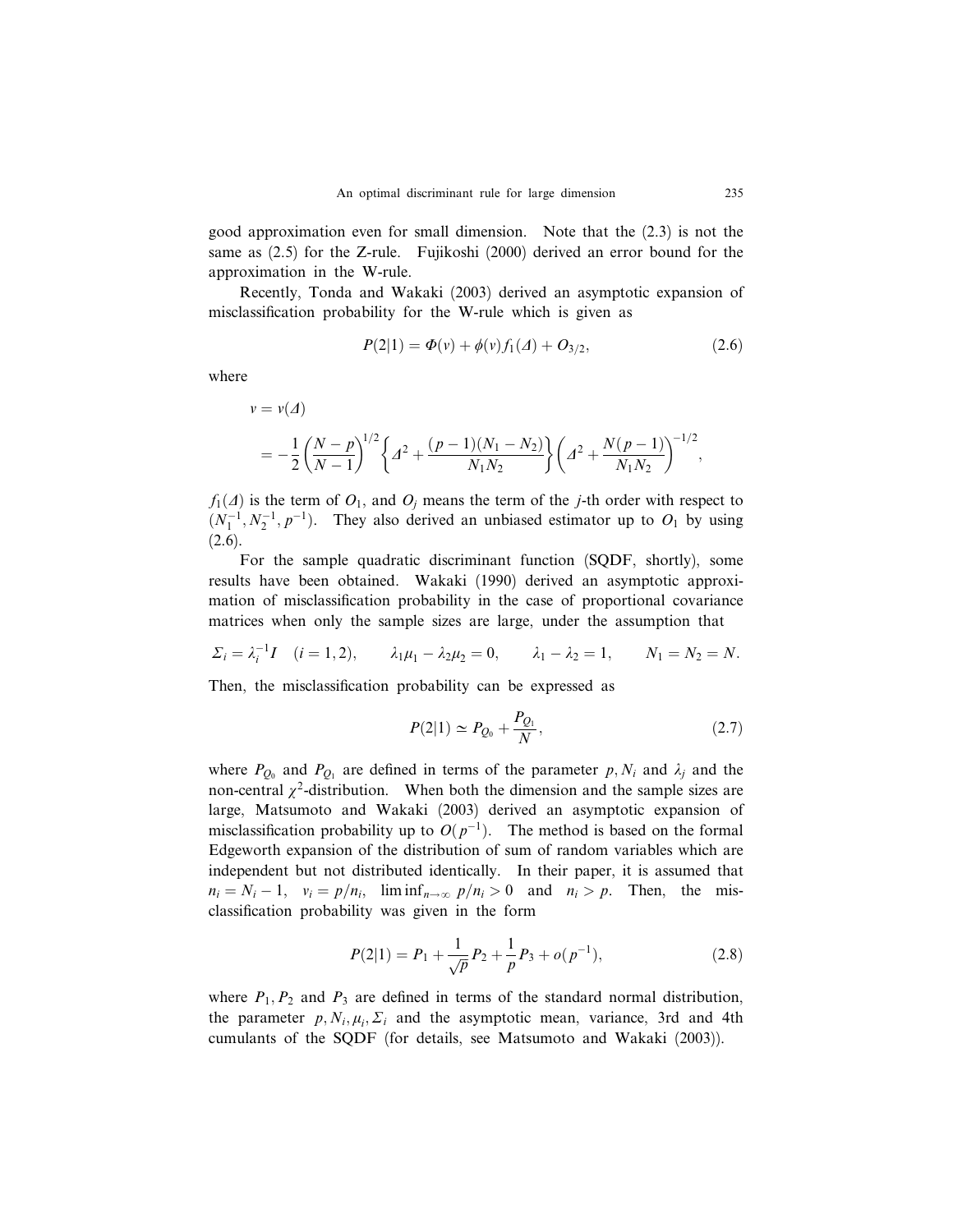### 2.2. Asymptotic expansion of misclassification probability

In this section we derive an asymptotic expansion of misclassification probability for the statistic (1.1). Our methods are as follows: First, we represent the statistic  $T$  as a function of several random variables distributed as normal and  $\chi^2$ -distributions. Secondly, we expand the characteristic function of  $T^*$ , standardization of  $T$ . Finally, we derive an asymptotic expansion of distribution function by inverting an expanded characteristic function. From the result we obtain an asymptotic expansion of misclassification probability.

Note that the results when the observation vector x comes from  $\Pi_2$  can be obtained from that for  $x \in \Pi_1$  by replacing  $(a, b, N_1, N_2)$  with  $(-a, -b, N_2, N_1)$ . Therefore, we consider the case of  $x \in \Pi_1$ .

As in the paper of Fujikoshi and Seo  $(1998)$ , we express T by using random variables distributed as normal and  $\chi^2$ -distributions as

$$
T = \alpha_1 T_1 + \alpha_2 T_2 + \alpha_3 T_3 - b,\tag{2.9}
$$

where

$$
\alpha_1 = \frac{1}{2} \frac{nN_1}{N_1 + 1} \left\{ (1 + a) \left( \frac{N_1 + 1}{N_1} \right)^2 - (1 - a) \right\},
$$
  
\n
$$
\alpha_2 = -(1 - a) \frac{n}{N_1 + 1} \sqrt{\frac{N + 1}{N_2}}, \qquad \alpha_3 = -\frac{1}{2} (1 - a) \frac{n(N + 1)}{(N_1 + 1)N_2},
$$
  
\n
$$
T_1 = g_1 \cdot g_2^2 + g_3, \qquad T_2 = \sqrt{N_1} g_1 \cdot g_2 \cdot g_4^{1/2}, \qquad T_3 = g_1 \cdot g_4,
$$
  
\n
$$
g_1 = \frac{1}{y_2}, \qquad g_2 = z_1 + z_2 \left\{ \frac{y_3 y_5}{y_4 (y_6 + z_2^2)} \right\}^{1/2}, \qquad g_3 = \frac{y_3}{y_4}, \qquad g_4 = (z_3 + \xi)^2 + y_1,
$$
  
\n
$$
z_i \sim N(0, 1), \qquad y_i \sim \chi_{fi}^2,
$$
  
\n
$$
f_1 = f_3 = f_5 = p - 1, \qquad f_2 = n - p + 1, \qquad f_4 = n - p + 2, \qquad f_6 = p - 2,
$$
  
\n
$$
\xi = \xi(A) = \left\{ \frac{N_2(N_1 + 1)}{N + 1} \right\}^{1/2} A, \qquad A^2 = (\mu_1 - \mu_2)' \Sigma^{-1} (\mu_1 - \mu_2),
$$
  
\n
$$
N = N_1 + N_2, \qquad n = N - 2.
$$

Here,  $z_i$ 's and  $y_i$ 's are independent. We consider an asymptotic expansion of T in the situation where  $N_1, N_2$  and p are large. Assume that p and  $N_i$  have the same order. For a convenient notation of order, let

$$
f_i = \rho_i \cdot m
$$
,  $N_i = \lambda_i \cdot m$ ,  $a = \alpha/m$ ,  $\xi = \sqrt{m} \cdot \zeta$ ,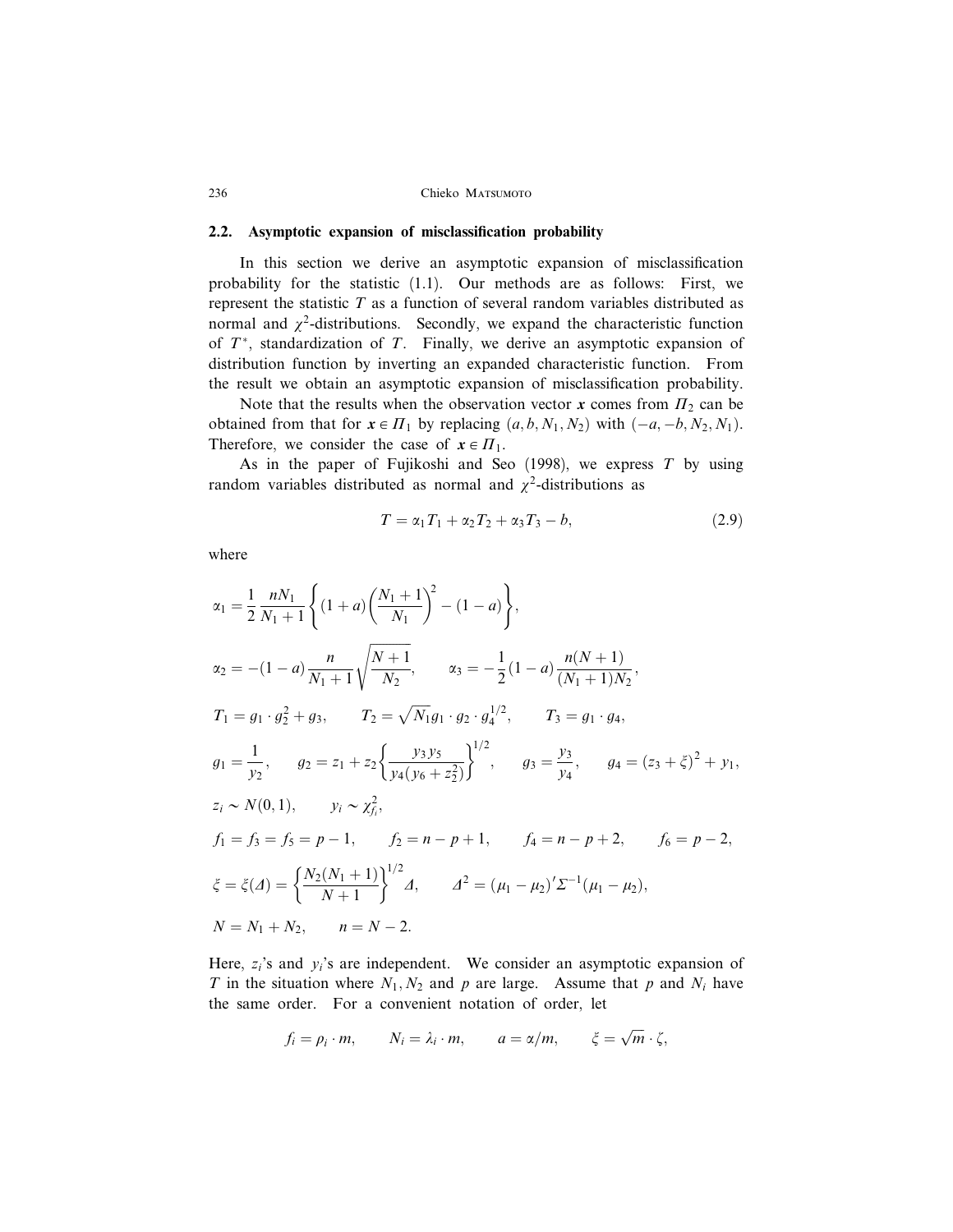where  $\rho_i$ ,  $\lambda_i$ ,  $\alpha$  and  $\zeta = O(1)$  when  $m \to \infty$ . Here, m may be the dimension p or the sample size  $N_i$ . Additionally, let

$$
u_i = \frac{1}{\sqrt{2}\sqrt{f_i}}(y_i - f_i).
$$

Then,  $u_i$  is asymptotically distributed as  $N(0,1)$  when  $f_i$  tends to infinity. Using them,  $T_1, T_2$  and  $T_3$  are shown as

$$
T_{1} = \frac{\rho_{3}}{\rho_{4}} + \frac{1}{\sqrt{m}} \left( \frac{\sqrt{2}\sqrt{\rho_{3}}}{\rho_{4}} u_{3} - \frac{\sqrt{2}\rho_{3}}{\rho_{4}^{3/2}} u_{4} \right)
$$
  
+ 
$$
\frac{1}{m} \left( \frac{2\rho_{3}}{\rho_{4}^{2}} u_{4}^{2} - \frac{2\sqrt{\rho_{3}}}{\rho_{4}^{3/2}} u_{3} u_{4} + \frac{z_{1}^{2}}{\rho_{2}} + \frac{2\rho}{\rho_{2}} z_{1} z_{2} + \frac{\rho^{2}}{\rho_{2}} z_{2}^{2} \right) + O(m^{-3/2}),
$$
  

$$
T_{2} = \frac{\sqrt{\lambda_{1}\eta_{1}}}{\rho_{2}} (z_{1} + \rho z_{2})
$$
  
+ 
$$
\frac{1}{\sqrt{m}} \left\{ \frac{\rho \sqrt{\lambda_{1}\eta_{1}}}{\sqrt{2\rho_{2}}} \left( \frac{1}{\sqrt{\rho_{3}}} u_{3} z_{2} - \frac{1}{\sqrt{\rho_{4}}} u_{4} z_{2} + \frac{1}{\sqrt{\rho_{5}}} u_{5} z_{2} - \frac{1}{\sqrt{\rho_{6}}} u_{6} z_{2} \right)
$$
  
+ 
$$
\frac{\sqrt{2\lambda_{1}\rho_{1}}}{2\rho_{2} \sqrt{\eta_{1}}} u_{1}(z_{1} + \rho z_{2}) + \frac{\sqrt{\lambda_{1}\zeta}}{\rho_{2} \sqrt{\eta_{1}}} z_{3}(z_{1} + \rho z_{2}) - \frac{\sqrt{2\lambda_{1}\eta_{1}}}{\rho_{2}^{3/2}} u_{2}(z_{1} + \rho z_{2}) \right\}
$$
  
+ 
$$
\frac{1}{m} \left\{ \frac{\rho \sqrt{\lambda_{1}\eta_{1}}}{4\rho_{2}} \left( -\frac{1}{\rho_{3}} u_{3}^{2} z_{2} + \frac{3}{\rho_{4}} u_{4}^{2} z_{2} - \frac{1}{\rho_{5}} u_{5}^{2} z_{2} + \frac{3}{\rho_{6}} u_{6}^{2} z_{2} - \frac{2}{\rho_{6}} z_{2}^{3} \right) \right\}
$$
  
+ 
$$
\frac{2\sqrt{\lambda_{1}\eta_{1}}}{\rho_{2}^{2}} u_{2}^{2}(z_{1} + \rho z_{2}) + \
$$

where  $\eta_1 = \rho_1 + \zeta^2$  and  $\rho = \sqrt{\rho_3 \rho_5 / \rho_4 \rho_6}$ . Therefore, T in (2.9) can be expressed as

$$
T = t_0 + t_1 + t_2, \t\t(2.11)
$$

where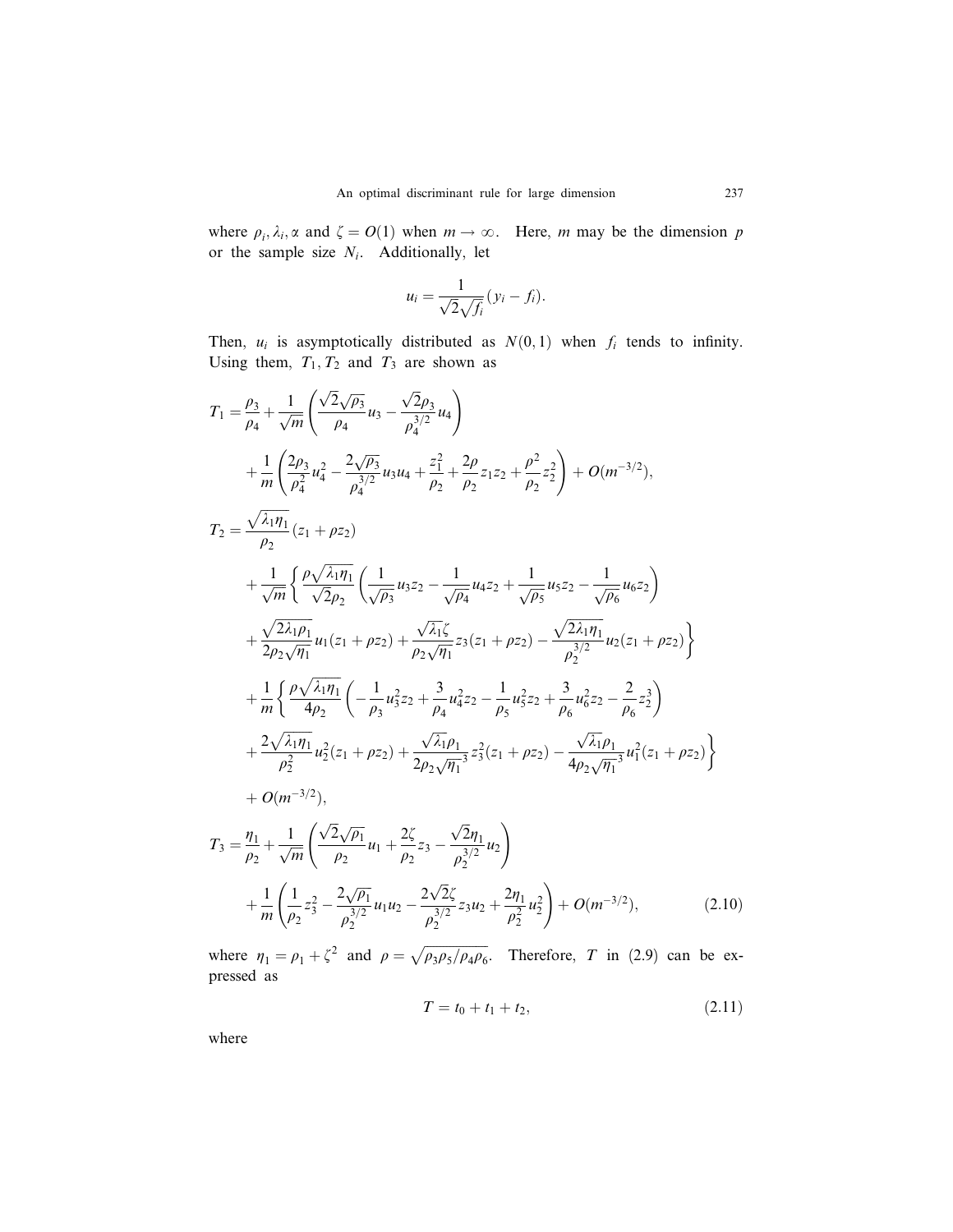$$
t_0 = t_{00} + t_{01}z_1 + t_{02}z_2,
$$
  
\n
$$
t_{00} = -b + \frac{n}{N_1 + 1} \left\{ (N_1a + 1)\frac{f_3}{f_4} - \frac{\eta_2(N+1)}{2f_2N_2} \right\},
$$
  
\n
$$
t_{01} = -\frac{n}{N_1 + 1} \sqrt{\frac{N+1}{N_2}} \sqrt{N_1} \frac{\sqrt{\eta_2}}{f_2},
$$
  
\n
$$
t_{02} = -\frac{n}{N_1 + 1} \sqrt{\frac{N+1}{N_2}} \sqrt{N_1} \frac{\sqrt{\eta_2}}{f_2} \rho,
$$
  
\n
$$
\rho = \sqrt{\frac{p-1}{N-p}}, \qquad \eta_2 = f_1 + \xi^2,
$$
\n(2.12)

and  $t_1$  and  $t_2$  are terms of  $O(m^{-1/2})$  and  $O(m^{-1})$ , respectively (calculated easily from  $(2.10)$ ). Using  $(2.12)$ , T is standardized as

$$
T^* = \frac{T - t_{00}}{\sigma} = \frac{t_0 - t_{00}}{\sigma} + \frac{t_1}{\sigma} + \frac{t_2}{\sigma}
$$

$$
= t_0^* + \frac{t_1}{\sigma} + \frac{t_2}{\sigma},
$$

where  $t_0^* = (t_0 - t_{00})/\sigma$  and  $\sigma =$  $\sqrt{t_{01}^2 + t_{02}^2}$ . Then, the characteristic function of  $T^*$  can be expressed as

$$
C_{T^*}(s) = E(e^{isT^*})
$$
  
=  $E\left[\exp\left\{is\left(t_0^* + \frac{t_1}{\sigma} + \frac{t_2}{\sigma}\right)\right\}\right] + O(m^{-3/2})$   
=  $E(e^{ist_0^*}) + \frac{1}{\sigma}E(e^{ist_0^*}ist_1) + \frac{1}{\sigma}E\left[e^{ist_0^*}\left\{ist_2 + \frac{(is)^2}{2}\frac{t_1^2}{\sigma}\right\}\right]$   
+  $O(m^{-3/2}).$  (2.13)

We calculate the expectations in  $(2.13)$  using the density function of  $z_i$  given by

$$
\phi(x) = \exp(-x^2/2)/\sqrt{2\pi}
$$

and the density function of  $u_i$  which is expanded as

$$
f_{u_i}(x) = \phi(x) \left\{ 1 + \frac{1}{\sqrt{m}} \frac{\sqrt{2}}{3\sqrt{\rho_i}} (x^3 - 3x) \right\} + O(m^{-1}).
$$

After much computation, it is shown that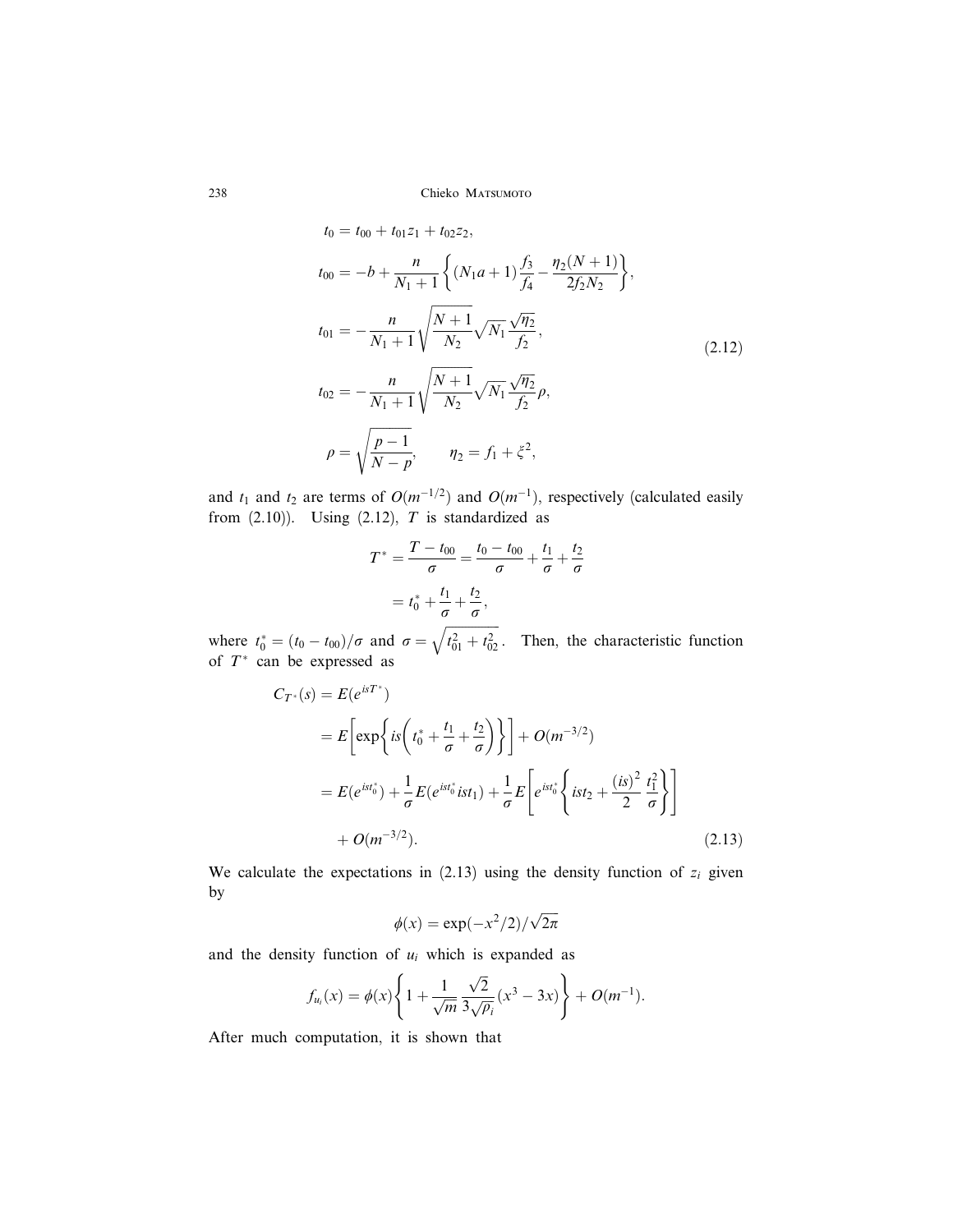$$
C_{T^*}(s) = e^{-s^2/2} \left[ 1 + \left\{ \frac{1}{\sigma} \tau_1(is) + \frac{1}{\sigma^2} \tau_2(is)^2 + \frac{1}{\sigma^3} \tau_3(is)^3 + \frac{1}{\sigma^4} \tau_4(is)^4 \right\} \right] + O(m^{-3/2}), \quad (2.14)
$$

where

$$
\tau_{1} = \alpha_{11} \left( \frac{2f_{3}}{f_{4}^{2}} + \frac{1+\rho^{2}}{f_{2}} \right) + \alpha_{31} \left( \frac{2\eta_{2}}{f_{2}^{2}} + \frac{1}{f_{2}} \right) + \alpha_{12} \frac{f_{3}}{f_{4}} + \alpha_{32} \frac{\eta_{2}}{f_{2}},
$$
\n
$$
\tau_{2} = \alpha_{22} (t_{01} + \rho t_{02}) \frac{\sqrt{N_{1}\eta_{2}}}{f_{2}} + \alpha_{11}^{2} \left( \frac{f_{3}}{f_{4}^{2}} + \frac{f_{3}^{2}}{f_{4}^{2}} \right) + \alpha_{31}^{2} \left( \frac{\eta_{2}^{2}}{f_{2}^{2}} + \frac{2\eta_{2}}{f_{2}^{2}} - \frac{f_{1}}{f_{2}^{2}} \right)
$$
\n
$$
+ \alpha_{21} \left\{ (t_{01} + \rho t_{02}) \left( \frac{2\sqrt{N_{1}\eta_{2}}}{f_{2}^{2}} + \frac{\sqrt{N_{1}f_{1}}}{4f_{2}\eta_{2}^{3/2}} \right) + \frac{\sqrt{N_{1}\eta_{2}}}{4f_{2}} \rho t_{02} \left( -\frac{1}{f_{3}} + \frac{3}{f_{4}} - \frac{1}{f_{5}} - \frac{3}{f_{6}} \right) \right\}
$$
\n
$$
+ \alpha_{21}^{2} \left\{ \frac{1+\rho^{2}}{4} \left( \frac{2N_{1}\eta_{2}}{f_{2}^{3}} + \frac{N_{1}}{f_{2}^{2}} - \frac{N_{1}f_{1}}{2f_{2}\eta_{2}} \right) + \frac{\rho^{2}\eta_{2}N_{1}}{8f_{2}^{2}} \left( \frac{1}{f_{3}} + \frac{1}{f_{4}} + \frac{1}{f_{5}} + \frac{1}{f_{6}} \right) \right\},
$$
\n
$$
\tau_{3} = \alpha_{11} \frac{1}{f_{2}} (t_{01} + \rho t_{02})^{2} + \alpha_{11} \alpha_{21} t_{02} \left( \frac{\rho\sqrt{N_{1}\eta_{2}}}{f_{2}\eta_{4}} + \frac{f_{3}\rho\sqrt{N_{1}\eta_{2}}}{f_{2}\eta_{4
$$

Inverting (2.14), we obtain the following theorem.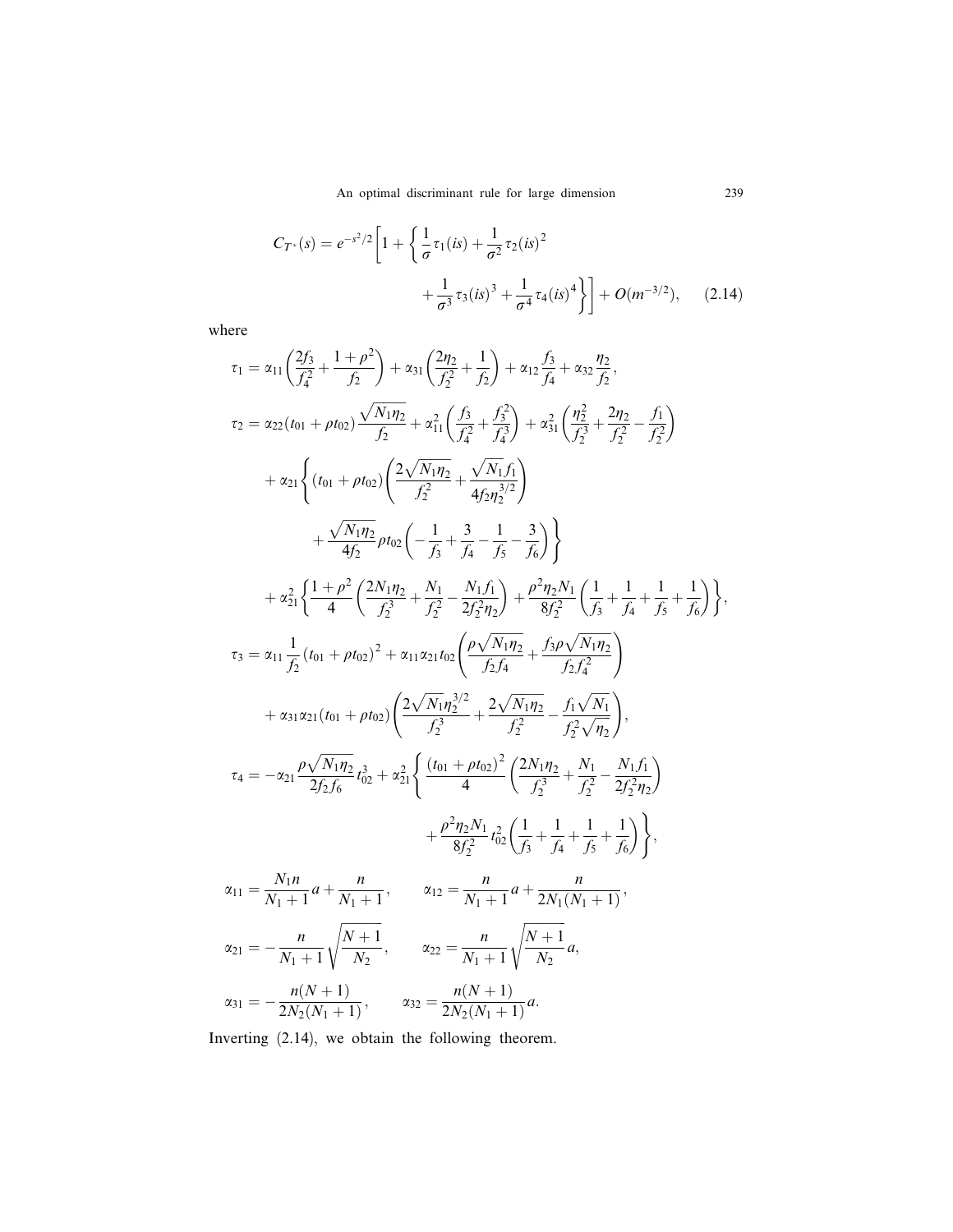THEOREM 2.1. The distribution function of  $T^*$  can be asymptotically expanded as

$$
F_{T^*}(x) = \Phi(x) - \phi(x) \left\{ \frac{1}{\sigma} \tau_1 + \frac{1}{\sigma^2} \tau_2 h_1(x) + \frac{1}{\sigma^3} \tau_3 h_2(x) + \frac{1}{\sigma^4} \tau_4 h_3(x) \right\} + O_{3/2},\tag{2.15}
$$

where  $h_r(x)$  is the Hermite polynomial of degree r,

$$
h_1(x) = x
$$
,  $h_2(x) = x^2 - 1$ ,  $h_3(x) = x^3 - 3x$ ,

and  $O_j$  means the term of the j-th order with respect to  $(N_1^{-1}, N_2^{-1}, p^{-1})$ .

Theorem 2.1 implies the following theorem for the misclassification probability.

Theorem 2.2. The misclassification probability for discriminant function (1.1) is asymptotically given by

$$
P(2|1) = P(T > 0 | \mathbf{x} \in \Pi_1) = P\left(T^* > -\frac{t_{00}}{\sigma} | \mathbf{x} \in \Pi_1\right)
$$
  
=  $1 - F_{T^*}\left(-\frac{t_{00}}{\sigma}\right)$   
=  $\Phi\left(\frac{t_{00}}{\sigma}\right) + \phi\left(-\frac{t_{00}}{\sigma}\right)$   
 $\times \left\{\frac{1}{\sigma}\tau_1 + \frac{1}{\sigma^2}\tau_2 h_1\left(-\frac{t_{00}}{\sigma}\right) + \frac{1}{\sigma^3}\tau_3 h_2\left(-\frac{t_{00}}{\sigma}\right) + \frac{1}{\sigma^4}\tau_4 h_3\left(-\frac{t_{00}}{\sigma}\right)\right\} + O_{3/2}.$  (2.16)

The first term of (2.16) with  $(a, b) = \frac{(-d - 1)}{d + 1}$ ; 0) is the same as (2.5), the result of Fujikoshi and Seo (1998), and it makes the same form at (2.6), the result of Tonda and Wakaki (2003) for the W-rule. The validity of our expansions follows from the results by Bhattacharya and Ghosh (1978).

### 2.3. Estimation of misclassification probability

The expansion (2.16) for  $P(2|1)$  in Theorem 2.2 includes the parameter  $\Delta$ which dependes on population parameters  $\mu_i$  and  $\Sigma$ . In many actual cases,  $\Delta$ is unknown. Then, we usually use an estimator in place of  $\Delta$ . Since

$$
E(D^{2}) = E[(\bar{x}_{1} - \bar{x}_{2})'S^{-1}(\bar{x}_{1} - \bar{x}_{2})] = \frac{n}{n-p-1}\bigg[d^{2} + \frac{pN}{N_{1}N_{2}}\bigg],
$$

we can estimate  $\Delta^2$  by

$$
D_u^2 = \frac{n - p - 1}{n} D^2 - \frac{pN}{N_1 N_2},\tag{2.17}
$$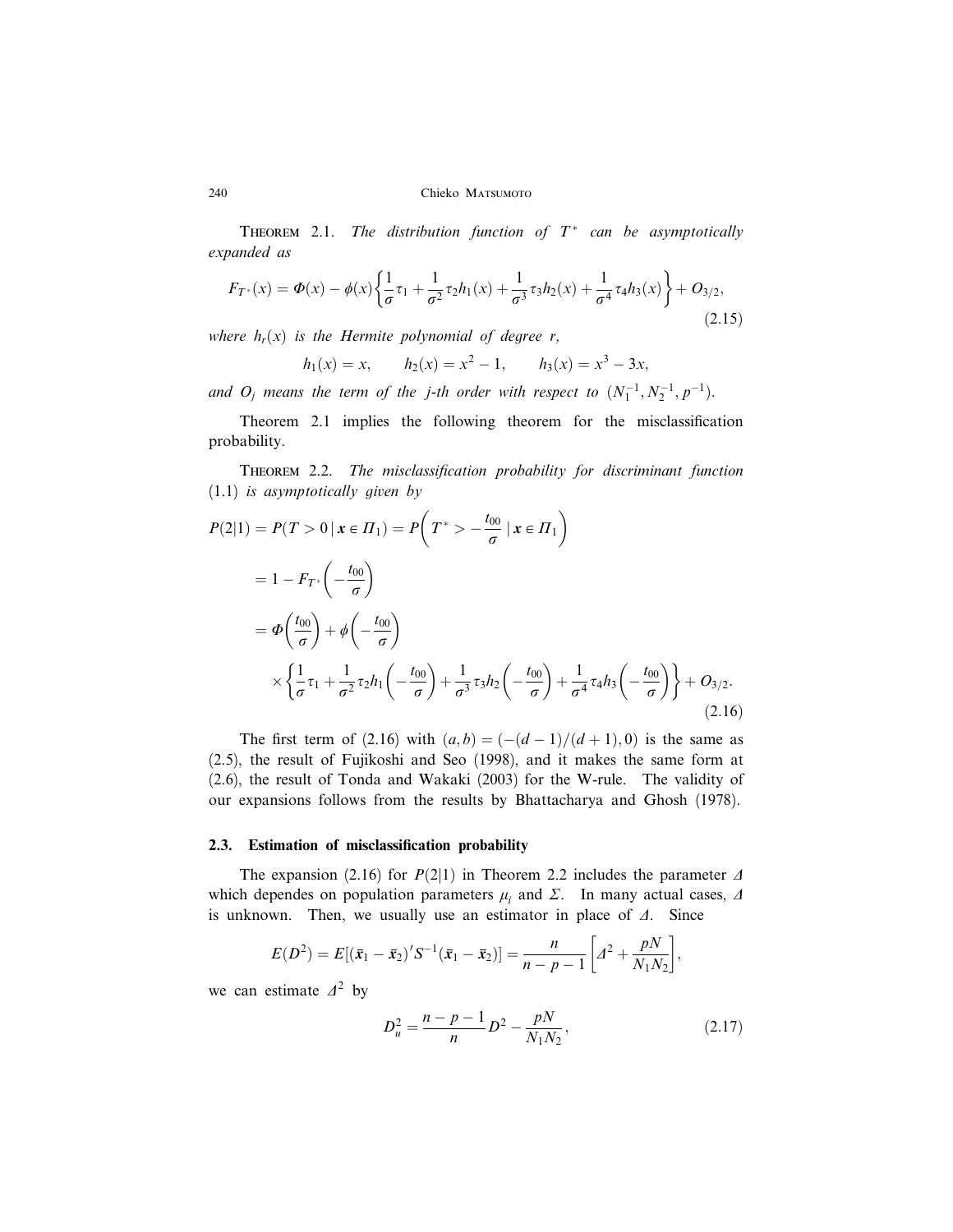which is consistent as well as unbiased in our framework. However, when we substitute (2.17) to  $\Delta$  in (2.16), the resultant estimator of misclassification probability has the bias of order  $O_{1/2}$ . So, some correction is needed.

From Theorem 2.2,

$$
P(2|1) = \Phi(v) + \phi(v)f(\varDelta),
$$

where  $v = v(\Delta^2) = t_{00}/\sigma$ . As in Tonda and Wakaki (2003), we consider an estimator

$$
Q_{MW} = \Phi(\tilde{v}) + Q_1,
$$

where  $\tilde{v} = v(D_u^2)$  and  $Q_1$  is the term of  $O_1$ . To construct an asymptotic unbiased estimator up to the term of  $O_1$ , we define  $Q_1$  such that the bias of  $Q_{MW}$  is  $O_{3/2}$ . The bias of  $Q_{MW}$  can be expressed as

Bias(
$$
Q_{MW}
$$
) =  $E_{\bar{x}_1, \bar{x}_2, S}[P_{\bar{x}_1, \bar{x}_2, S}(2|1) - Q_{MW}]$   
=  $P(2|1) - E_{\bar{x}_1, \bar{x}_2, S}[\Phi(\tilde{v}) - Q_1],$  (2.18)

where  $P_{\overline{x}_1, \overline{x}_2, S}(2|1)$  means the exact misclassification probability. Using the same way for expanding the characteristic function of  $T$  in Section 2.2, we obtain the following lemma.

Lemma 2.1. It holds that

$$
E_{\bar{x}_1, \bar{x}_2, S}[\Phi(\tilde{v})] = \Phi(v) + \phi(v)g(\Delta) + O_{3/2}, \qquad (2.19)
$$

where

$$
g(A) = v'(A^2)g_2(A^2) + \frac{g_1(A^2)}{2} \{v''(A^2) - v(A)[v'(A^2)]^2\},
$$
  
\n
$$
g_1(A^2) = \left(\frac{N+1}{N_1N_2}\right)^2 \{2(p-1) + 4\xi^2 + \frac{2\eta_2}{f_2^2}\} + \frac{4(N+1)}{(N_1+1)^2N_2}\eta_2(1+\rho),
$$
  
\n
$$
g_2(A^2) = \frac{N+1}{(N_1+1)N_2} \{1 + \frac{2\eta_2}{f_2}\} + \frac{n}{N_1(N_1+1)}\frac{f_3}{f_4} - \frac{N}{N_1N_2},
$$
  
\n
$$
v'(A^2) = \frac{d}{dx}v(x)\Big|_{x=A^2}, \qquad v''(A^2) = \frac{d^2}{dx^2}v(x)\Big|_{x=A^2}.
$$
\n(2.20)

From Theorem 2.2 and Lemma 2.1, it follows that

Bias(
$$
Q_{MW}
$$
) =  $\phi$ ( $v$ ){ $\{f(\Delta) - g(\Delta)\} - E[Q_1] + O_{3/2}$ .

If  $E[Q_1] = \phi(v)\{f(\Delta) - g(\Delta)\}\$ , the bias of  $Q_{MW}$  becomes  $O_{3/2}$ . Therefore, the estimator defined by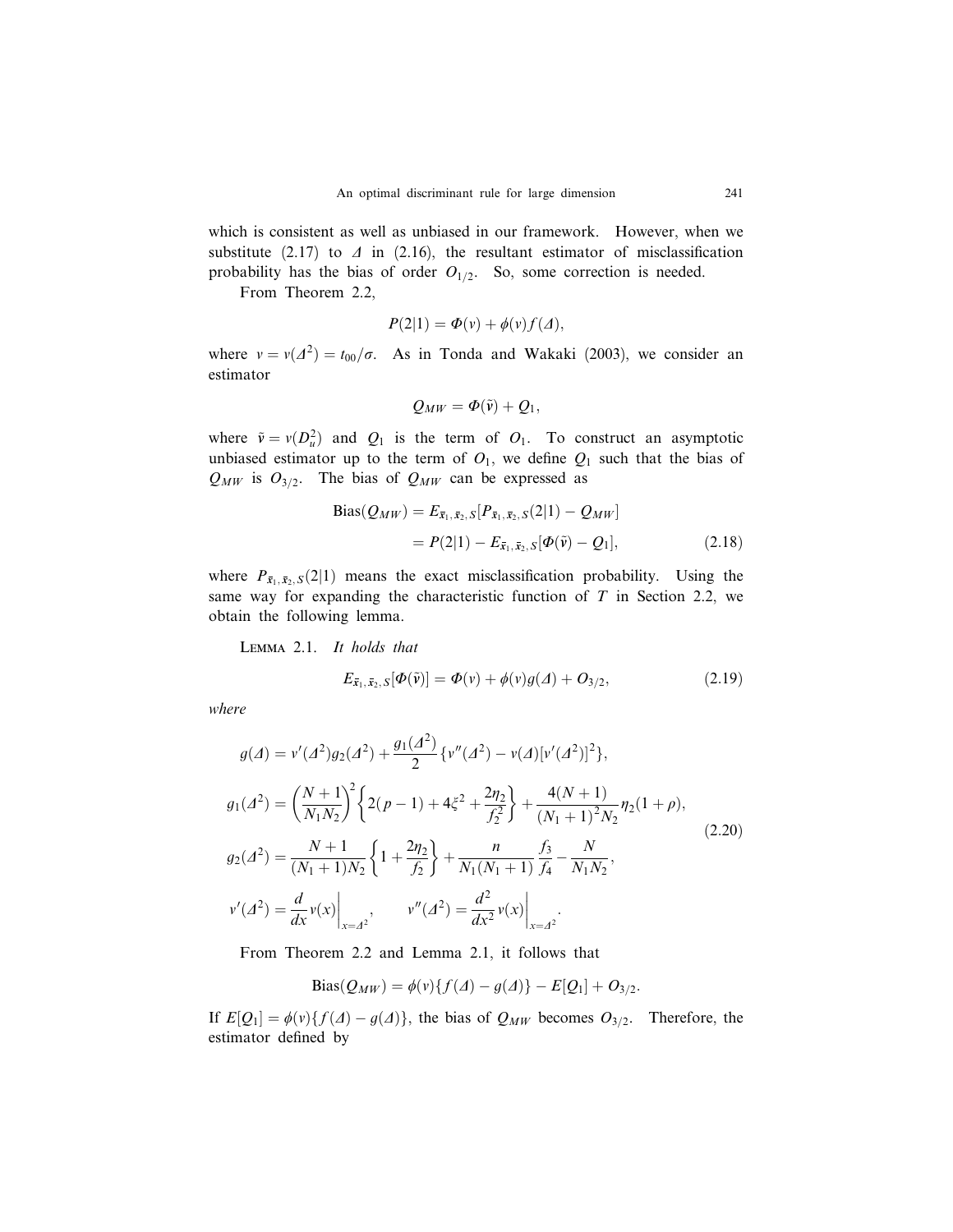$$
Q_{MW} = \Phi(\tilde{v}) + \hat{Q}_1, \qquad \hat{Q}_1 = \phi(\tilde{v}) \{ f(D_u) - g(D_u) \}
$$
 (2.21)

is asymptotically unbiased up to the term of  $O_1$ .

# 3. Coefficients to minimize the risk

In this section we derive the coefficients  $a$  and  $b$  which make an optimal discriminant rule in the class of (1.1).

The asymptotic expansion formula of misclassification probability derived from  $(2.16)$  is expressed as the function of coefficients a and b as follows:

$$
P(2|1) = \Phi(-s_1b + s_2a + s_{31}) + \phi(-s_1b + s_2a + s_{31})
$$
  
\$\times \left\{ \frac{1}{\sigma} (\tau\_{10} + \tau\_{11}a) + \frac{1}{\sigma^2} (\tau\_{20} + \tau\_{21}a + \tau\_{22}a^2) h\_1(s\_1b - s\_2a - s\_{31}) \right\}\$  
\$+ \frac{1}{\sigma^3} (\tau\_{30} + \tau\_{31}a) h\_2(s\_1b - s\_2a - s\_{31})\$  
\$+ \frac{1}{\sigma^4} \tau\_4 h\_3(s\_1b - s\_2a - s\_{31}) \right\} + O\_{3/2}, \qquad (3.1)

where

$$
s_1 = \left(\frac{N-1}{N-p}\right)^{-3/2} \left(A^2 + \frac{pN}{N_1N_2}\right)^{-1/2},
$$
  
\n
$$
s_2 = \left(\frac{N-1}{N-p}\right)^{-1/2} \left(A^2 + \frac{pN}{N_1N_2}\right)^{-1/2} p,
$$
  
\n
$$
s_{31} = -\frac{1}{2} \left(\frac{N-1}{N-p}\right)^{-1/2} \left(A^2 + \frac{pN}{N_1N_2}\right)^{-1/2} \left\{A^2 + \frac{p(N_1 - N_2)}{N_1N_2}\right\},
$$
  
\n
$$
s_{32} = -\frac{1}{2} \left(\frac{N-1}{N-p}\right)^{-1/2} \left(A^2 + \frac{pN}{N_1N_2}\right)^{-1/2} \left\{A^2 - \frac{p(N_1 - N_2)}{N_1N_2}\right\},
$$
  
\n
$$
\sigma = \sqrt{t_{01}^2 + t_{02}^2},
$$
  
\n
$$
A = (\mu_1 - \mu_2)' \Sigma^{-1} (\mu_1 - \mu_2).
$$
  
\n(3.2)

By changing the role of  $N_1$  for  $N_2$  in (3.1), we obtain  $P(1|2) = \Phi(s_1b - s_2a + s_3a) + \phi(s_1b - s_2a + s_3a)$ 

$$
\times \left\{ \frac{1}{\sigma} (\tau'_{10} - \tau_{11}a) + \frac{1}{\sigma^2} (\tau_{20} - \tau'_{21}a + \tau_{22}a^2) h_1(-s_1b + s_2a - s_{32})
$$
  
+ 
$$
\frac{1}{\sigma^3} (\tau'_{30} - \tau_{31}a) h_2(-s_1b + s_2a - s_{32})
$$
  
+ 
$$
\frac{1}{\sigma^4} \tau_4 h_3(-s_1b + s_2a - s_{32}) + O_{3/2}.
$$
 (3.3)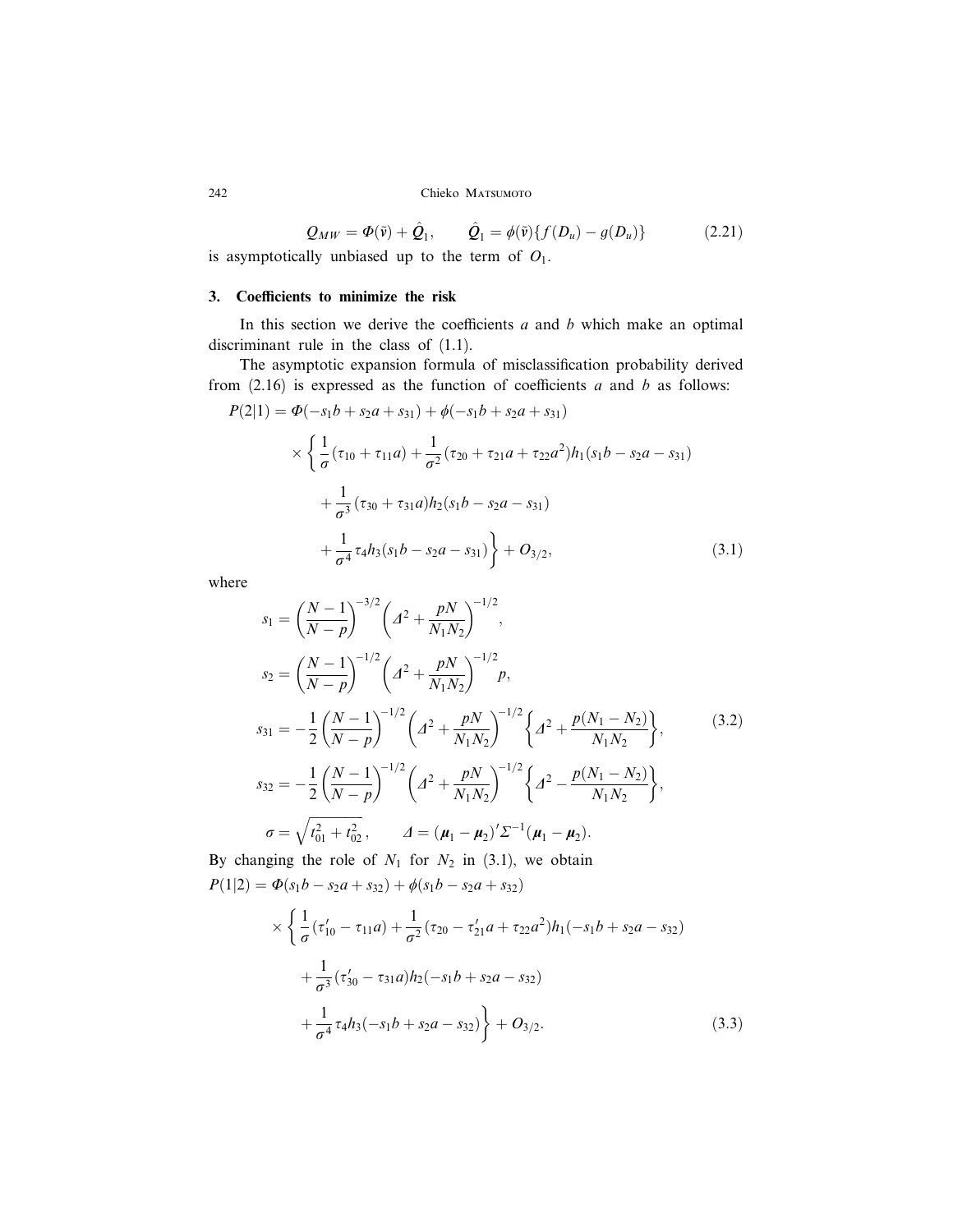Note that  $\tau_{ij}$  is composed of  $N_1, N_2, p$  and  $\Lambda$  and  $\tau'_{ij}$  is obtained from  $\tau_{ij}$  by changing the role of  $N_1$  and  $N_2$ . (see (2.16)). Using (3.1) and (3.3), we consider to derive the coefficients  $a$  and  $b$  with which the risk (1.2) is asymptotically smaller.

However, it is very difficult to obtain the coefficients  $a$  and  $b$  actually, based on the formulas  $(3.1)$  and  $(3.3)$ . So, at first, we consider to minimize only the leading term of (1.2),

$$
c_1\Phi(-s_1b + s_2a + s_3) + c_2\Phi(s_1b - s_2a + s_3).
$$
 (3.4)

This leads to consider the coefficients  $a$  and  $b$  such that

 $a_0$ 

$$
s_2a - s_1b + \frac{s_{31} - s_{32}}{2} = (s_{31} + s_{32})^{-1} \log \frac{c_1}{c_2}.
$$
 (3.5)

Under the condition  $(3.5)$ , we can obtain the coefficient a and b which makes an optimal discriminant rule in the class of (1.1) with neglecting the terms of  $O_{3/2}.$ 

THEOREM 3.1. In the class of  $(1.1)$  with  $(3.5)$ , an optimal discriminant rule is made from the coefficients  $(a,b) = (a_0(\Lambda^2), b_0(\Lambda^2))$ , where

$$
(A^{2}) = \left[ \frac{c_{2}\phi(\gamma_{2})\tau_{11}}{\theta^{1/2}} - \frac{c_{1}\phi(\gamma_{1})\tau_{11}}{\theta^{1/2}} - \frac{c_{2}\phi(\gamma_{2})\tau_{21}'\gamma_{2}}{\theta} + \frac{c_{1}\phi(\gamma_{1})\tau_{21}\gamma_{1}}{\theta} + \frac{c_{2}\phi(\gamma_{2})\tau_{31}(-1+\gamma_{2}^{2})}{\theta^{3/2}} - \frac{c_{1}\phi(\gamma_{1})\tau_{31}(-1+\gamma_{1}^{2})}{\theta^{3/2}} \right] \times \left[ -\frac{2c_{2}\phi(\gamma_{2})\tau_{22}\gamma_{2}}{\theta} - \frac{2c_{1}\phi(\gamma_{1})\tau_{22}\gamma_{1}}{\theta} \right]^{-1}, \qquad (3.6)
$$
  
\n
$$
b_{0}(A^{2}) = \frac{s_{2}}{s_{1}}a_{0}(A^{2}) + \frac{s_{31} - s_{32}}{2s_{1}} - \frac{\log \frac{c_{1}}{c_{2}}}{s_{1}(s_{31} + s_{32})}, \qquad (3.7)
$$
  
\n
$$
\gamma_{1} = \frac{s_{31} + s_{32}}{2} + \frac{\log \frac{c_{1}}{c_{2}}}{s_{31} + s_{32}}, \qquad \gamma_{2} = \frac{s_{31} + s_{32}}{2} - \frac{\log \frac{c_{1}}{c_{2}}}{s_{31} + s_{32}}, \qquad \theta = \left( \frac{N - 1}{N - p} \right)^{3/2} \left( A^{2} + \frac{Np}{N_{1}N_{2}} \right)^{1/2},
$$

and  $\phi(x)$  is the density function of the standard normal distribution.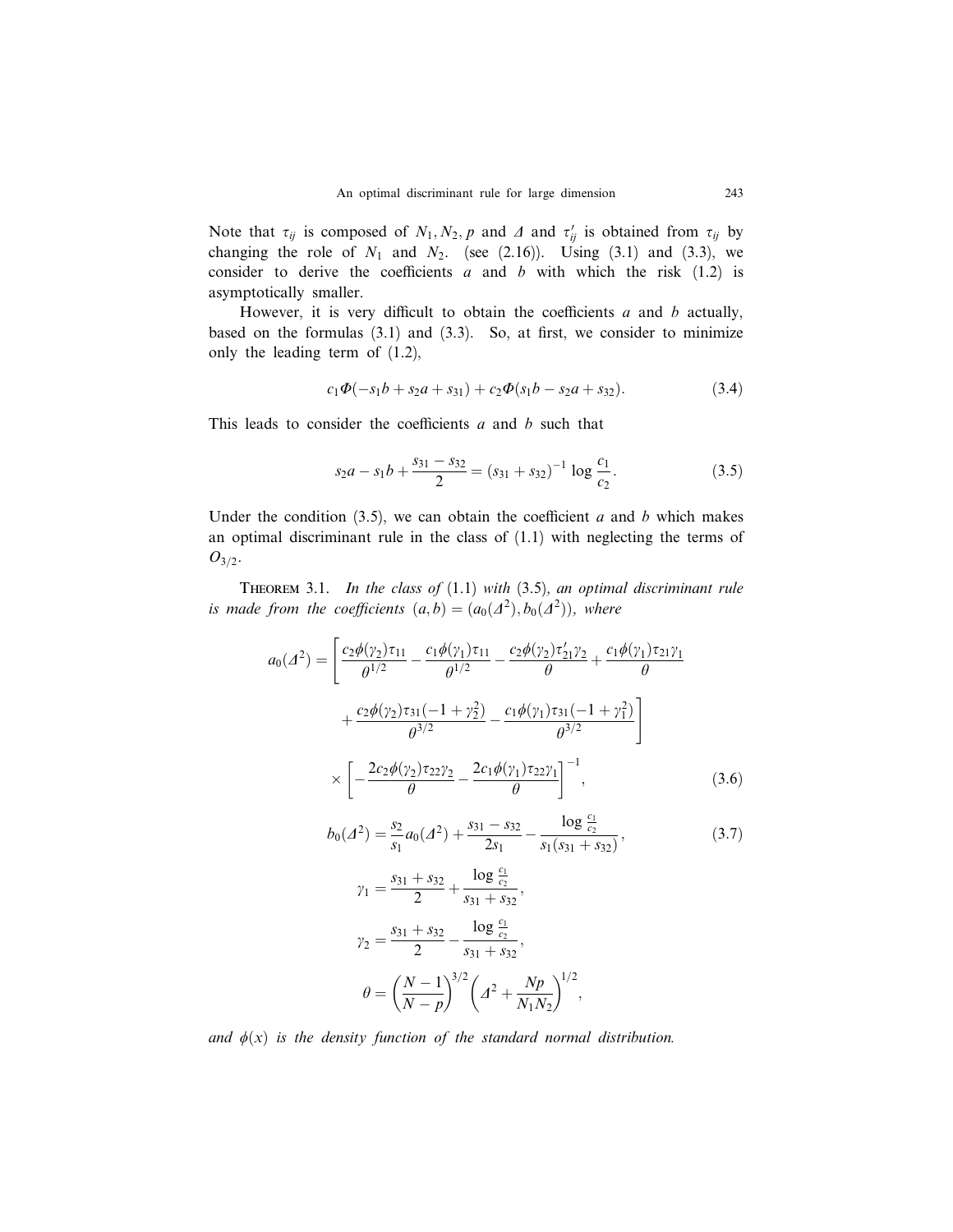In the above theorem, the quantiles  $a_0(\Lambda^2)$  and  $b_0(\Lambda^2)$  include the unknown parameter  $\Delta$  which is made from population parameters  $\mu_i$  and  $\Sigma$ . So, we estimate  $\Delta^2$  by (2.17).

# 4. Simulation

In this section we carry out numerical experiments for three purposes. The first purpose is to examine the accuracy of the asymptotic expansion formula given by Theorem 2.2, the second is for the accuracy of the asymptotic unbiased estimator given by (2.21), and the third is to compare the performance of the W-rule, the Z-rule and our new rule derived in section 3.

# 4.1. Methods

Without loss of generality we assume that  $\mu_1 = -\mu_2 = (A/2, 0, \dots, 0)$  and  $\Sigma = I_p = \text{diag}(1, \ldots, 1)$ . The configurations of the values of  $N_1, N_2, p, \Delta, c_1$ and  $c_2$  are all those possible combination of

- $p$ ; 5, 10, 15, 20,
- $(N_1, N_2)$ ;  $(10, 20), (10, 30), (20, 10), (20, 20), (20, 40), (30, 10), (40, 20),$
- $\Delta$ ; 1.05, 1.68, 2.56, 3.29,
- $(c_1, c_2);$   $(1, 1), (1, 0.5), (0.75, 0.25).$

Here,  $(N_1, N_2) = (10, 10)$  is eliminated in the case of  $p = 15, 20$ . For each of the configurations, we calculate the approximated misclassification probability by using the asymptotic expansion formula given by Theorem 2.2. By using Monte-Carlo method, we calculate the risks of the W-rule, the Z-rule and our new rule (referred as Min-rule). We also estimate the expectations of the asymptotic unbiased estimators of the misclassification probabilities given by (2.21) for the W-rule and the Z-rule.

## 4.2. Results and comments

Table 1 and Table 2 show the risks of the three classification rules estimated by Monte-Carlo method in the case of  $\Delta = 1.05$  and  $\Delta = 1.68$ , respectively. Table 4 shows that the accuracy of the approximations of  $P(2|1)$ for the W-rule and the Z-rule in the case that  $p = 10$  and  $c_1 = c_2$ , where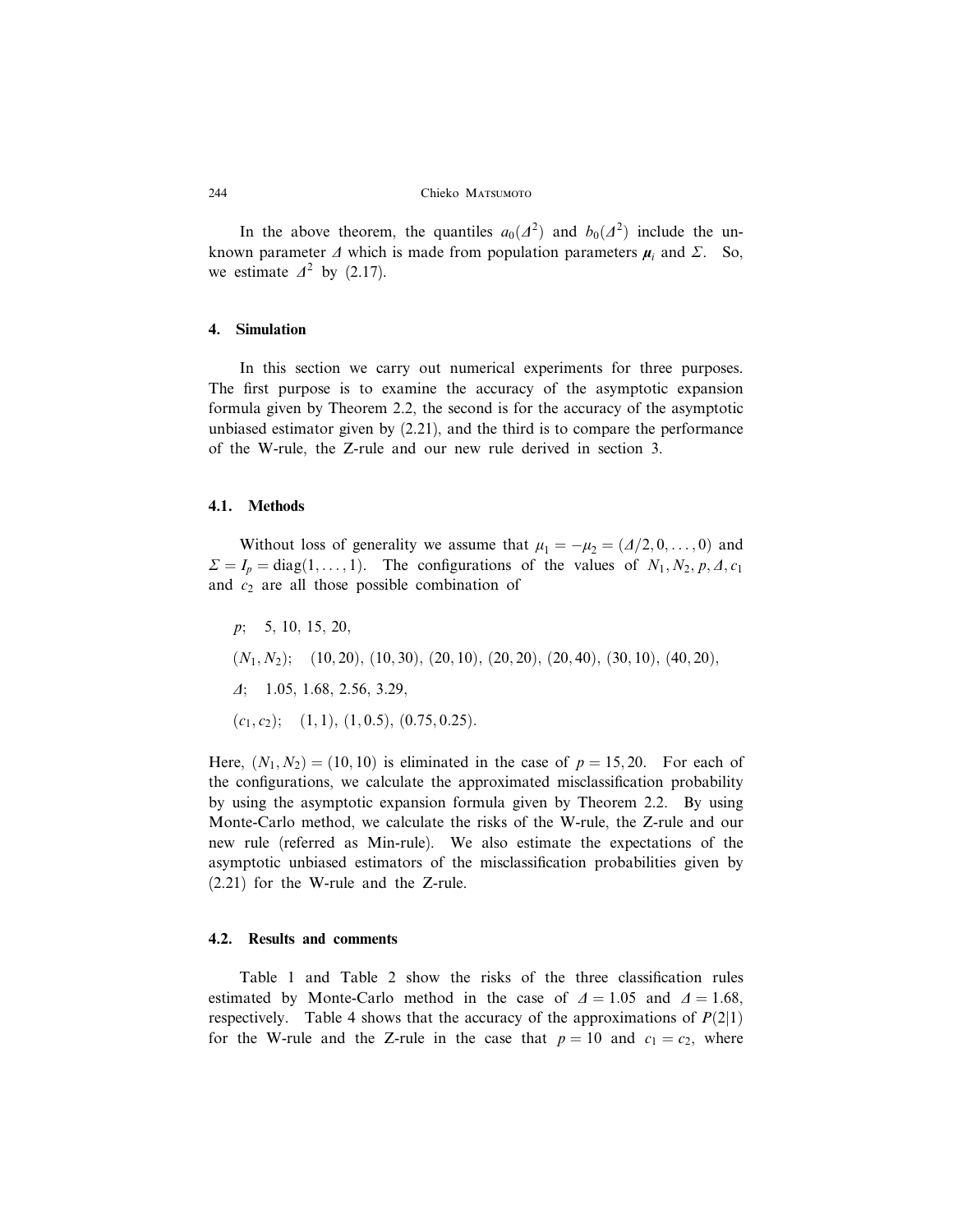| $\Delta = 1.05$ |              |        | $p=10$ |          | $p = 20$ |        |          |  |
|-----------------|--------------|--------|--------|----------|----------|--------|----------|--|
| $(c_1, c_2)$    | $(N_1, N_2)$ | W-rule | Z-rule | Min-rule | W-rule   | Z-rule | Min-rule |  |
| (1,1)           | (10, 10)     | 0.867  | 0.850  | 0.718    |          |        |          |  |
|                 | (10, 20)     | 0.808  | 0.792  | 0.696    | 0.900    | 0.890  | 0.701    |  |
|                 | (10, 30)     | 0.792  | 0.779  | 0.699    | 0.881    | 0.858  | 0.703    |  |
|                 | (20, 10)     | 0.797  | 0.783  | 0.693    | 0.890    | 0.879  | 0.704    |  |
|                 | (20, 20)     | 0.769  | 0.763  | 0.719    | 0.853    | 0.844  | 0.738    |  |
|                 | (20, 40)     | 0.715  | 0.710  | 0.694    | 0.791    | 0.781  | 0.728    |  |
|                 | (30, 10)     | 0.799  | 0.784  | 0.699    | 0.881    | 0.866  | 0.702    |  |
|                 | (40, 20)     | 0.714  | 0.708  | 0.691    | 0.792    | 0.786  | 0.746    |  |
| (1, 0.5)        | (10, 10)     | 0.612  | 0.499  | 0.493    |          |        |          |  |
|                 | (10, 20)     | 0.580  | 0.500  | 0.463    | 0.690    | 0.500  | 0.486    |  |
|                 | (10, 30)     | 0.573  | 0.500  | 0.459    | 0.683    | 0.500  | 0.448    |  |
|                 | (20, 10)     | 0.538  | 0.500  | 0.453    | 0.630    | 0.501  | 0.496    |  |
|                 | (20, 20)     | 0.523  | 0.500  | 0.467    | 0.615    | 0.500  | 0.462    |  |
|                 | (20, 40)     | 0.486  | 0.500  | 0.461    | 0.571    | 0.500  | 0.467    |  |
|                 | (30, 10)     | 0.512  | 0.500  | 0.446    | 0.592    | 0.500  | 0.433    |  |
|                 | (40, 20)     | 0.470  | 0.500  | 0.458    | 0.534    | 0.500  | 0.472    |  |

Table 1. Risks of the three classification rules in  $\Delta = 1.05$ .

| $\Delta = 1.68$ |                                                                                                          |                                                                               | $p = 10$                                                                      |                                                                               | $p = 20$                                                             |                                                                      |                                                                      |  |
|-----------------|----------------------------------------------------------------------------------------------------------|-------------------------------------------------------------------------------|-------------------------------------------------------------------------------|-------------------------------------------------------------------------------|----------------------------------------------------------------------|----------------------------------------------------------------------|----------------------------------------------------------------------|--|
| $(c_1, c_2)$    | $(N_1, N_2)$                                                                                             | W-rule                                                                        | Z-rule                                                                        | Min-rule                                                                      | W-rule                                                               | Z-rule                                                               | Min-rule                                                             |  |
| (1,1)           | (10, 10)<br>(10, 20)<br>(10, 30)<br>(20, 10)<br>(20, 20)<br>(20, 40)<br>(30, 10)                         | 0.676<br>0.603<br>0.573<br>0.592<br>0.544<br>0.499<br>0.569                   | 0.663<br>0.592<br>0.561<br>0.586<br>0.541<br>0.496<br>0.554                   | 0.634<br>0.580<br>0.558<br>0.578<br>0.541<br>0.496<br>0.551                   | 0.766<br>0.708<br>0.758<br>0.681<br>0.589<br>0.716                   | 0.756<br>0.690<br>0.744<br>0.674<br>0.583<br>0.691                   | 0.704<br>0.666<br>0.697<br>0.667<br>0.582<br>0.663                   |  |
| (1, 0.5)        | (40, 20)<br>(10, 10)<br>(10, 20)<br>(10, 30)<br>(20, 10)<br>(20, 20)<br>(20, 40)<br>(30, 10)<br>(40, 20) | 0.496<br>0.490<br>0.439<br>0.419<br>0.409<br>0.380<br>0.346<br>0.383<br>0.337 | 0.494<br>0.487<br>0.500<br>0.500<br>0.499<br>0.500<br>0.500<br>0.500<br>0.500 | 0.494<br>0.547<br>0.433<br>0.404<br>0.435<br>0.393<br>0.350<br>0.403<br>0.349 | 0.595<br>0.588<br>0.550<br>0.539<br>0.493<br>0.428<br>0.482<br>0.405 | 0.586<br>0.494<br>0.500<br>0.496<br>0.500<br>0.500<br>0.500<br>0.500 | 0.586<br>0.568<br>0.481<br>0.575<br>0.478<br>0.409<br>0.472<br>0.410 |  |

Table 2. Risks of the three classification rules in  $\Delta = 1.68$ .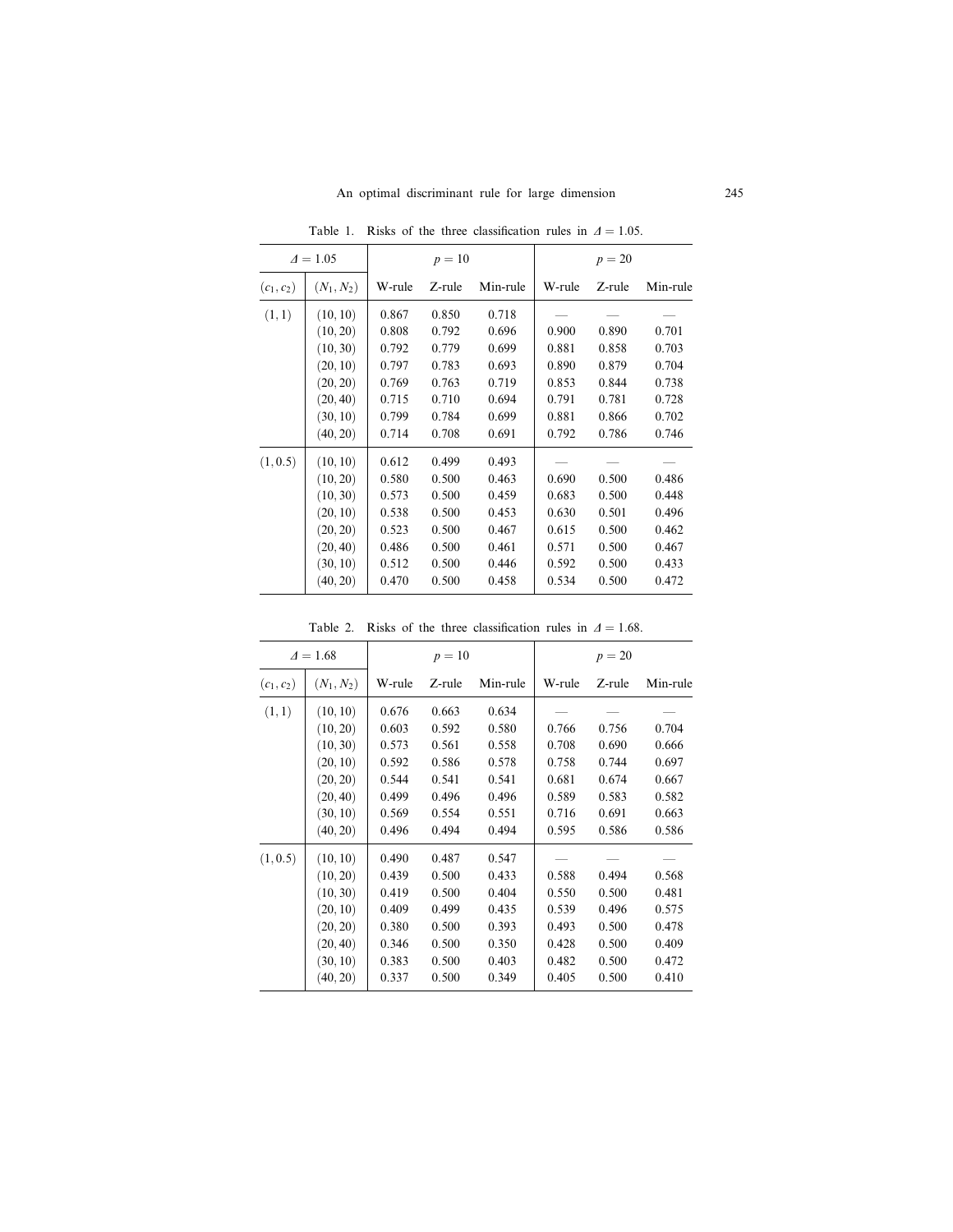|              |              |         |          |         | $\Delta = 1.05$ |          | $\Delta = 1.68$ |         |          |         |  |
|--------------|--------------|---------|----------|---------|-----------------|----------|-----------------|---------|----------|---------|--|
| $(c_1, c_2)$ | $(N_1, N_2)$ | Z-rule  | $p = 10$ |         | $p = 20$        |          | $p = 10$        |         | $p = 20$ |         |  |
| (1, 1)       | (10, 10)     | 0.00    | 0.00     | 0.00    |                 |          | 0.00            | 0.00    |          |         |  |
|              | (10, 20)     | $-0.02$ | $-0.03$  | $-0.05$ | $-0.03$         | $-0.18$  | $-0.03$         | $-0.09$ | $-0.03$  | $-0.27$ |  |
|              | (10, 30)     | $-0.03$ | $-0.04$  | $-0.06$ | $-0.04$         | $-0.15$  | $-0.04$         | $-0.11$ | $-0.04$  | $-0.22$ |  |
|              | (20, 10)     | 0.02    | 0.03     | 0.01    | 0.03            | 0.04     | 0.03            | 0.05    | 0.03     | 0.12    |  |
|              | (20, 20)     | 0.00    | 0.00     | 0.00    | 0.00            | 0.00     | 0.00            | 0.00    | 0.00     | 0.00    |  |
|              | (20, 40)     | $-0.01$ | $-0.01$  | $-0.01$ | $-0.01$         | $-0.02$  | $-0.01$         | $-0.03$ | $-0.01$  | $-0.04$ |  |
|              | (30, 10)     | 0.03    | 0.03     | 0.01    | 0.03            | $-0.02$  | 0.04            | 0.05    | 0.03     | 0.04    |  |
|              | (40, 20)     | 0.01    | 0.01     | 0.01    | 0.01            | 0.00     | 0.01            | 0.02    | 0.01     | 0.02    |  |
| (1, 0.5)     | (10, 10)     | 0.00    | $-0.28$  | 1.78    |                 |          | 0.44            | 12.54   |          |         |  |
|              | (10, 20)     | $-0.02$ | $-0.07$  | 2.81    | $-0.80$         | $-23.14$ | 0.20            | 5.53    | 0.18     | 24.02   |  |
|              | (10, 30)     | $-0.03$ | $-0.04$  | 2.44    | $-0.26$         | 0.21     | 0.13            | 3.87    | 0.14     | 11.88   |  |
|              | (20, 10)     | 0.02    | $-0.01$  | 2.96    | $-0.77$         | $-24.42$ | 0.26            | 5.70    | 0.23     | 24.19   |  |
|              | (20, 20)     | 0.00    | 0.03     | 2.59    | $-0.14$         | 1.77     | 0.17            | 3.79    | 0.18     | 11.54   |  |
|              | (20, 40)     | $-0.01$ | 0.03     | 2.11    | $-0.04$         | 2.74     | 0.12            | 2.75    | 0.09     | 5.34    |  |
|              | (30, 10)     | 0.03    | 0.04     | 2.67    | $-0.19$         | 0.30     | 0.22            | 4.10    | 0.22     | 12.36   |  |
|              | (40, 20)     | 0.01    | 0.06     | 2.19    | $-0.01$         | 2.90     | 0.15            | 2.82    | 0.12     | 5.50    |  |

Table 3. The values of coefficients  $(a_0(\Delta^2), b_0(\Delta^2))$  and Z-rule's a.

"Sim.", " $W_O$ ", " $Z_{MO}$ ", " $W_{AE}$ ", " $Z_{AE}$ ", " $W_{Est}$ ", " $Z_{Est}$ ", " $W_{Bias}$ " and " $Z_{Bias}$ " mean as follows:

- ''Sim.'': the misclassification probability estimated by Monte-Carlo methods,
- $\cdot$  " $W_O$ ": the asymptotic approximation given by Okamoto (1963, 1968),
- $\cdot$  "Z<sub>MO</sub>": the asymptotic approximation given by Memon and Okamoto (1971),
- $\cdot$  " $W_{AE}$ " and " $Z_{AE}$ ": an asymptotic expansion given by (2.16) for the Wrule and the Z-rule,
- $\cdot$  " $W_{Est}$ " and " $Z_{Est}$ ": the expectations of estimators given by (2.16) in which  $\Delta$  is replaced with (2.17),
- $\cdot$  " $W_{Bias}$ " and " $Z_{Bias}$ ": the expectation of asymptotic unbiased estimator.

Figure 1 shows the difference between the values of  $P(2|1)$  (by Monte-Carlo Method) and approximated or estimated values of  $P(2|1)$  in Table 3. (For the results corresponding to the W-rule, see also Tonda and Wakaki (2003).) Here, all standard deviations of the estimated values given by Monte-Carlo method are not over 0.01.

In Table 1 and Table 2, we find that the risks of Min-rule are the smallest among the three classification rules for all parameters when  $\Delta = 1.05$ . While in the case of  $\Delta = 1.68$  and  $p = 10$ , some risks of Min-rule are larger than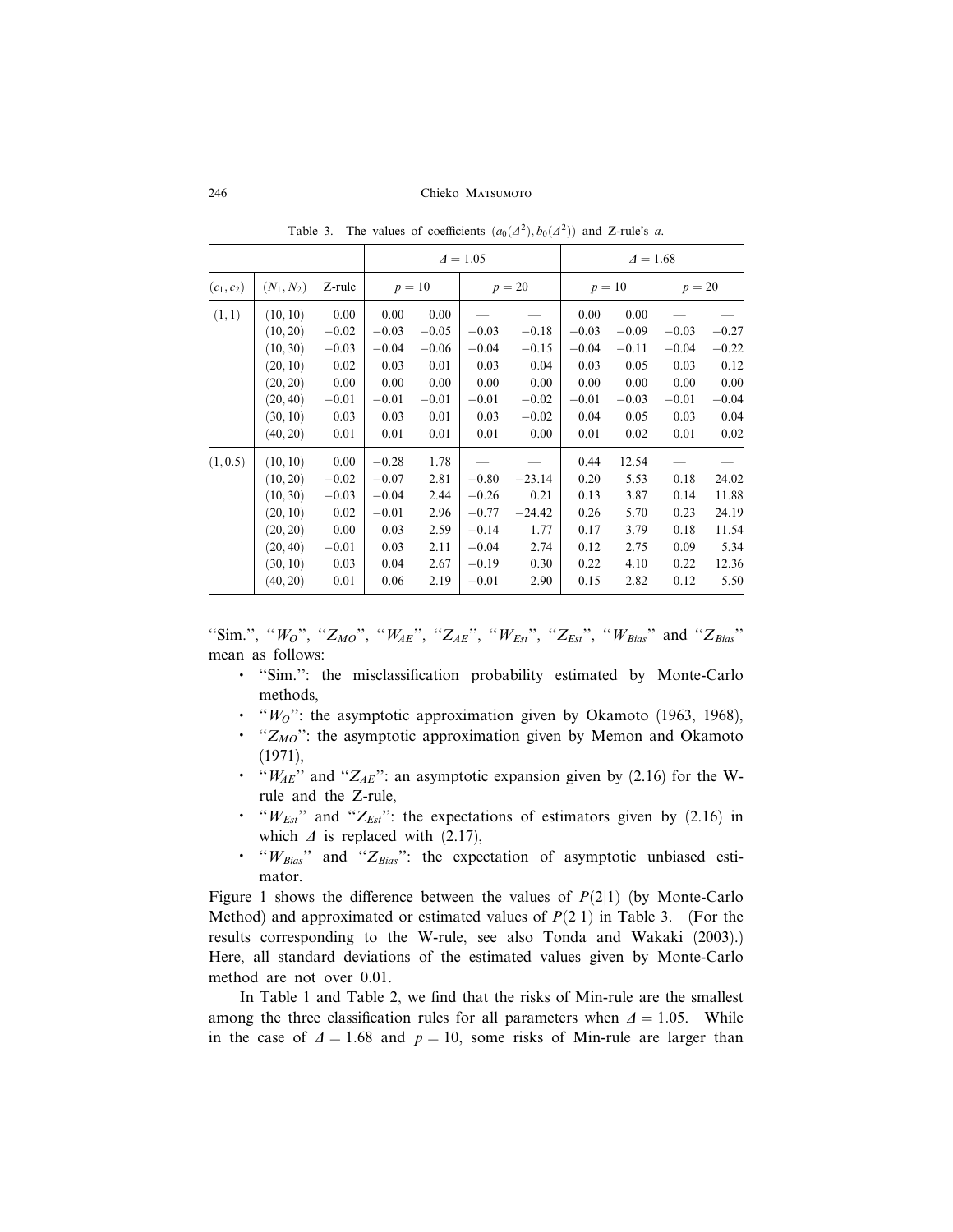

Fig. 1. Comparison of the difference of the simulation results  $P(2|1)$  in the case of  $p = 10$  and  $c = 1$  for the Z-rule.

those of the W-rule or the Z-rule. The performance of Min-rule looks poor for large  $\Delta$ . In the case that  $c_1 \neq c_2$  we find similar tendency to the case that  $c_1 = c_2$ . We think one reason of the poor performance of Min-rule for large  $\Delta$ and small  $p$  is the poor accuracy of the approximation formula given by the asymptotic expansion. We show the values of  $(a_0(\Lambda^2), b_0(\Lambda^2))$  and the coefficient a for the Z-rule in Table 3 (for the W-rule, always  $a = 0$ ).

In Table 4 and Figure 1 we can see that our approximation formula and asymptotically unbiased estimator work better than the classical method such as  $W_O$  and  $Z_{MO}$  for large dimension and samples. For small  $\Delta$ , we can see that the expectation of asymptotic unbiased estimator has good approximation.

### Acknowledgment

I wish to express my deepest gratitude to Prof. Y. Fujikoshi and Dr. H. Wakaki of Hiroshima University for their constant comments and useful advices. Also I would like to thank Prof. M. Ohtaki and Dr. K. Satoh of Hiroshima University for their useful advices of computer and making simulation. Further, I also thank the referee for some very useful suggestions.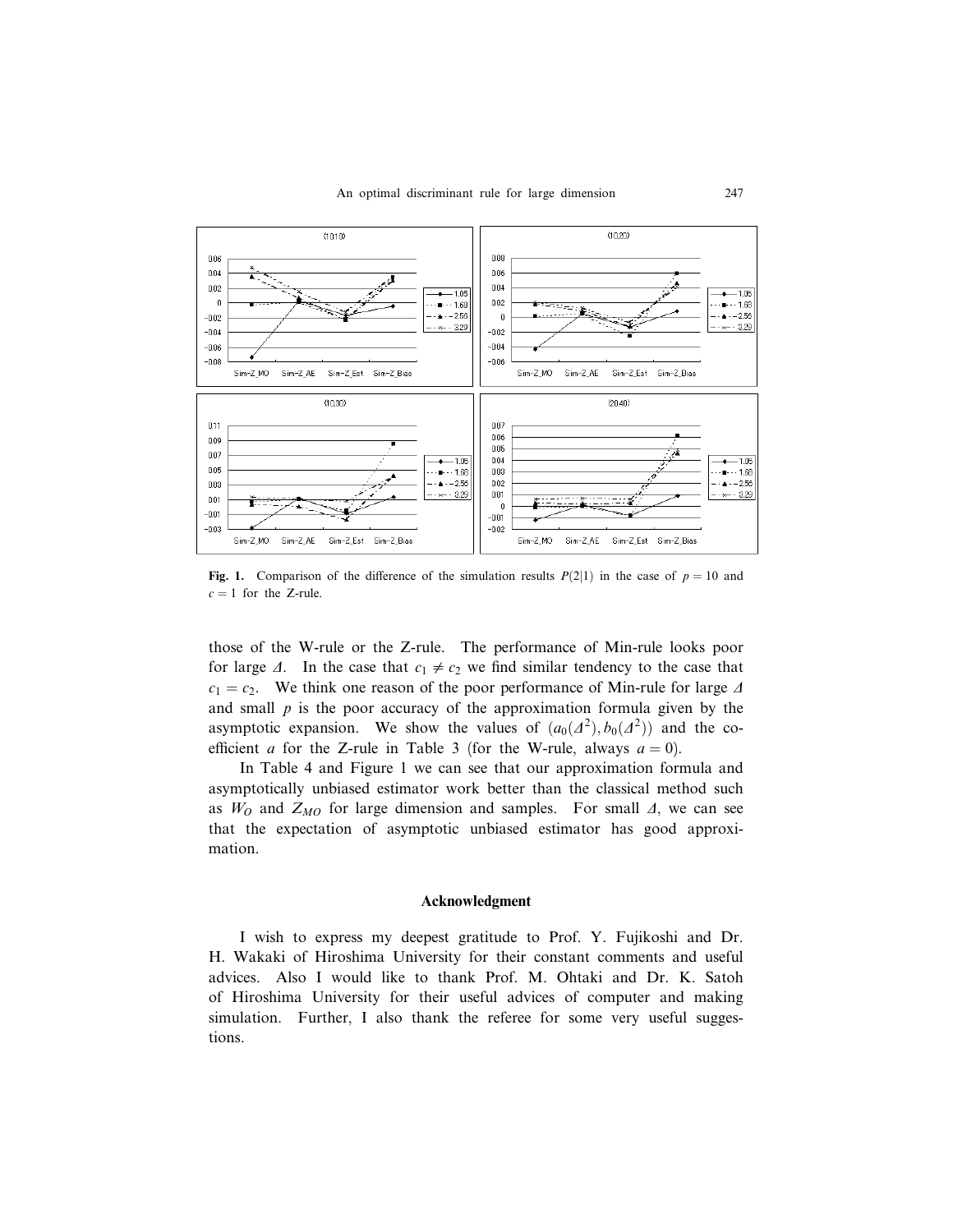| $p = 10, c = 1$ |          |       |       | W-rule     |           | Z-rule     |       |          |                   |                             |            |
|-----------------|----------|-------|-------|------------|-----------|------------|-------|----------|-------------------|-----------------------------|------------|
| $(N_1, N_2)$    | $\Delta$ | Sim.  | $W_O$ | $W_{\!AE}$ | $W_{Est}$ | $W_{Bias}$ | Sim.  | $Z_{MO}$ | $Z_{\mathit{AE}}$ | $\mathbb{Z}_{\mathit{Est}}$ | $Z_{Bias}$ |
| (10, 10)        | 1.05     | 0.425 | 0.598 | 0.422      | 0.442     | 0.429      | 0.425 | 0.499    | 0.422             | 0.442                       | 0.429      |
|                 | 1.68     | 0.338 | 0.390 | 0.337      | 0.360     | 0.303      | 0.338 | 0.340    | 0.337             | 0.360                       | 0.303      |
|                 | 2.56     | 0.229 | 0.214 | 0.222      | 0.252     | 0.198      | 0.229 | 0.193    | 0.222             | 0.252                       | 0.198      |
|                 | 3.29     | 0.159 | 0.120 | 0.144      | 0.171     | 0.123      | 0.159 | 0.111    | 0.144             | 0.171                       | 0.123      |
| (10, 20)        | 1.05     | 0.448 | 0.568 | 0.441      | 0.464     | 0.441      | 0.399 | 0.442    | 0.394             | 0.412                       | 0.391      |
|                 | 1.68     | 0.348 | 0.362 | 0.327      | 0.352     | 0.299      | 0.297 | 0.296    | 0.292             | 0.322                       | 0.238      |
|                 | 2.56     | 0.210 | 0.190 | 0.192      | 0.213     | 0.153      | 0.179 | 0.161    | 0.170             | 0.191                       | 0.133      |
|                 | 3.29     | 0.124 | 0.103 | 0.111      | 0.133     | 0.076      | 0.110 | 0.089    | 0.097             | 0.117                       | 0.069      |
| (10, 30)        | 1.05     | 0.463 | 0.556 | 0.452      | 0.479     | 0.454      | 0.393 | 0.421    | 0.381             | 0.402                       | 0.380      |
|                 | 1.68     | 0.335 | 0.349 | 0.324      | 0.344     | 0.240      | 0.285 | 0.278    | 0.274             | 0.290                       | 0.200      |
|                 | 2.56     | 0.181 | 0.179 | 0.180      | 0.202     | 0.139      | 0.152 | 0.148    | 0.151             | 0.169                       | 0.109      |
|                 | 3.29     | 0.111 | 0.094 | 0.099      | 0.102     | 0.068      | 0.093 | 0.080    | 0.082             | 0.085                       | 0.051      |
| (20, 10)        | 1.05     | 0.350 | 0.469 | 0.350      | 0.362     | 0.342      | 0.396 | 0.447    | 0.397             | 0.413                       | 0.392      |
|                 | 1.68     | 0.263 | 0.312 | 0.262      | 0.277     | 0.199      | 0.297 | 0.302    | 0.297             | 0.313                       | 0.229      |
|                 | 2.56     | 0.181 | 0.169 | 0.155      | 0.191     | 0.138      | 0.201 | 0.167    | 0.176             | 0.215                       | 0.155      |
|                 | 3.29     | 0.100 | 0.093 | 0.090      | 0.106     | 0.057      | 0.112 | 0.093    | 0.103             | 0.115                       | 0.063      |
| (20, 20)        | 1.05     | 0.380 | 0.448 | 0.374      | 0.394     | 0.380      | 0.380 | 0.398    | 0.374             | 0.394                       | 0.380      |
|                 | 1.68     | 0.274 | 0.294 | 0.267      | 0.288     | 0.197      | 0.274 | 0.269    | 0.267             | 0.288                       | 0.197      |
|                 | 2.56     | 0.156 | 0.156 | 0.149      | 0.149     | 0.103      | 0.156 | 0.145    | 0.149             | 0.149                       | 0.103      |
|                 | 3.29     | 0.091 | 0.084 | 0.082      | 0.084     | 0.046      | 0.091 | 0.079    | 0.082             | 0.084                       | 0.046      |
| (20, 40)        | 1.05     | 0.389 | 0.434 | 0.387      | 0.399     | 0.381      | 0.358 | 0.370    | 0.357             | 0.366                       | 0.349      |
|                 | 1.68     | 0.267 | 0.280 | 0.266      | 0.276     | 0.199      | 0.247 | 0.248    | 0.247             | 0.255                       | 0.186      |
|                 | 2.56     | 0.144 | 0.144 | 0.141      | 0.141     | 0.098      | 0.133 | 0.130    | 0.131             | 0.130                       | 0.087      |
|                 | 3.29     | 0.080 | 0.076 | 0.074      | 0.075     | 0.032      | 0.075 | 0.069    | 0.068             | 0.069                       | 0.026      |
| (30, 10)        | 1.05     | 0.321 | 0.424 | 0.319      | 0.335     | 0.311      | 0.391 | 0.427    | 0.386             | 0.409                       | 0.384      |
|                 | 1.68     | 0.238 | 0.282 | 0.234      | 0.252     | 0.173      | 0.285 | 0.286    | 0.281             | 0.303                       | 0.213      |
|                 | 2.56     | 0.139 | 0.151 | 0.132      | 0.133     | 0.071      | 0.165 | 0.155    | 0.159             | 0.160                       | 0.101      |
|                 | 3.29     | 0.083 | 0.082 | 0.073      | 0.075     | 0.032      | 0.098 | 0.085    | 0.089             | 0.092                       | 0.040      |
| (40, 20)        | 1.05     | 0.326 | 0.384 | 0.329      | 0.338     | 0.320      | 0.356 | 0.373    | 0.359             | 0.369                       | 0.353      |
|                 | 1.68     | 0.230 | 0.255 | 0.230      | 0.238     | 0.136      | 0.249 | 0.251    | 0.250             | 0.259                       | 0.148      |
|                 | 2.56     | 0.128 | 0.134 | 0.124      | 0.124     | 0.077      | 0.137 | 0.133    | 0.134             | 0.134                       | 0.088      |
|                 | 3.29     | 0.070 | 0.071 | 0.065      | 0.067     | 0.019      | 0.075 | 0.071    | 0.071             | 0.073                       | 0.025      |

Table 4. Results of  $P(2|1)$  in the simulation with  $p = 10$  and  $c = 1$ .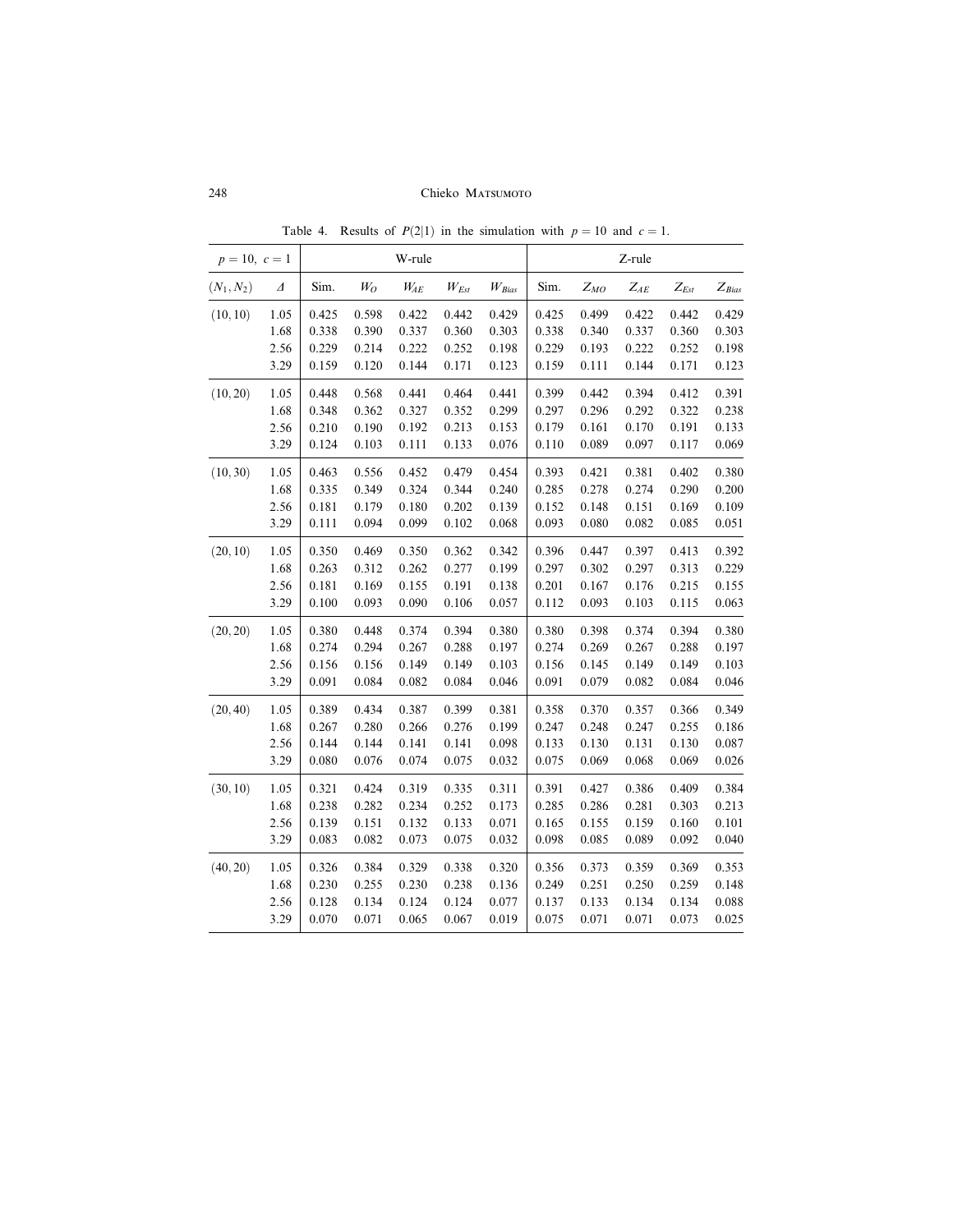#### **References**

- [1] T. W. Anderson, An Introduction to Multivariate Statistical Analysis, Second Edition. New York, Wiley, 1984.
- [2] Z. D. Bai and L. C. Zhao, Edgeworth expansions of distribution functions of independent random variables, Sci. China Ser. A 29, 1–22, (1986).
- [3] O. E. Barndorff-Nielsen and D. R. Cox, Asymptotic Techniques for Use in Statistics, Chapman and Hall, 1989.
- [4] R. N. Bhattacharya and J. K. Ghosh, On the validity of the formal Edgeworth expansions, J. Multivariate Anal. 27, 68–79, (1978).
- [5] R. N. Bhattacharya and R. Ranga Rao, Normal Approximation and Asymptotic Expansion, John Wiley and Sons, New York, 1976.
- [6] A. D. Deev, Representation of statistics of discriminant analysis and asymptotic expansions when space dimensions are comparable with sample size, Soviet Math. Dokl. 11, 1547–1550, (1970).
- [7] Y. Fujikoshi, On relationship between the AIC and the overall error rates for selection of variables in a discriminant analysis, Theory Decis. Lib. Ser. B: Math. Statist. Methods, 121– 138, (1987).
- [ 8 ] Y. Fujikoshi, Error bounds for asymptotic approximations of the linear discriminant function when the sample sizes and dimensionality are large, J. Multivariate Anal.  $73$ ,  $1-17$ ,  $(2000)$ .
- [ 9 ] Y. Fujikoshi and T. Seo, Asymptotic approximations for EPMC's of the linear and the quadratic discriminant functions when the sample sizes and the dimension are large, Random Oper. Stochastic Equations 6, 269–280, (1998).
- [10] P. A. Lachenbruch, On expected probabilities of misclassification in discriminant analysis, necessary sample size, and a relation with the multiple correlation coefficients, Biometrics 24, 823–834, (1968).
- [11] C. Matsumoto and H. Wakaki, Asymptotic expansion of the quadratic discriminant function when the dimension and sample sizes are large, TR No. 03-14, Statistical Research Group, Hiroshima University, 2003.
- [12] G. J. McLachlan, An asymptotic unbiased technique for estimating the error rates in discriminant analysis, Biometrics 30, 230–249, (1974).
- [13] A. Z. Memon and M. Okamoto, Asymptotic expansion of the distribution of the Z statistics in discriminant analysis, J. Multivariate Anal. 1, 294–307, (1971).
- [14] R. J. Muirhead, Aspects of Multivariate Statistical Theory, John Willey and Sons, Inc., New York, 1982.
- [15] M. Okamoto, An asymptotic expansion for the distribution of the linear discriminant function, Ann. Math. Statist. 34, 1286–1301, (1963). Correction, Ann. Math. Statist. 39, 1358–1359, (1968).
- [16] J. T. Page, Error-rate estimation in discriminant analysis, Technometrics 27, 189–198, (1985).
- [17] S. Raudys, On the amount of priori information in designing the classification algorithm, Tech. Cybern 4, 168–174 (in Russian), (1972).
- [18] H. Saranadasa, Asymptotic expansion of the misclassification probabilities of D- and Acriteria for discrimination from two high dimensional populations using the theory of large dimensional random matrices, J. Multivariate Anal. 46, 154–174, (1993).
- [19] M. Siotani and R. H. Wang, Asymptotic expansions for error rates and comparison of the W-procedure and the Z-procedure in discriminant analysis. In Multivariate Analysis (Vol. IV ), P. R. Krishnaiah (Ed.), Amsterdam: North-Holland, 523–545, (1977).